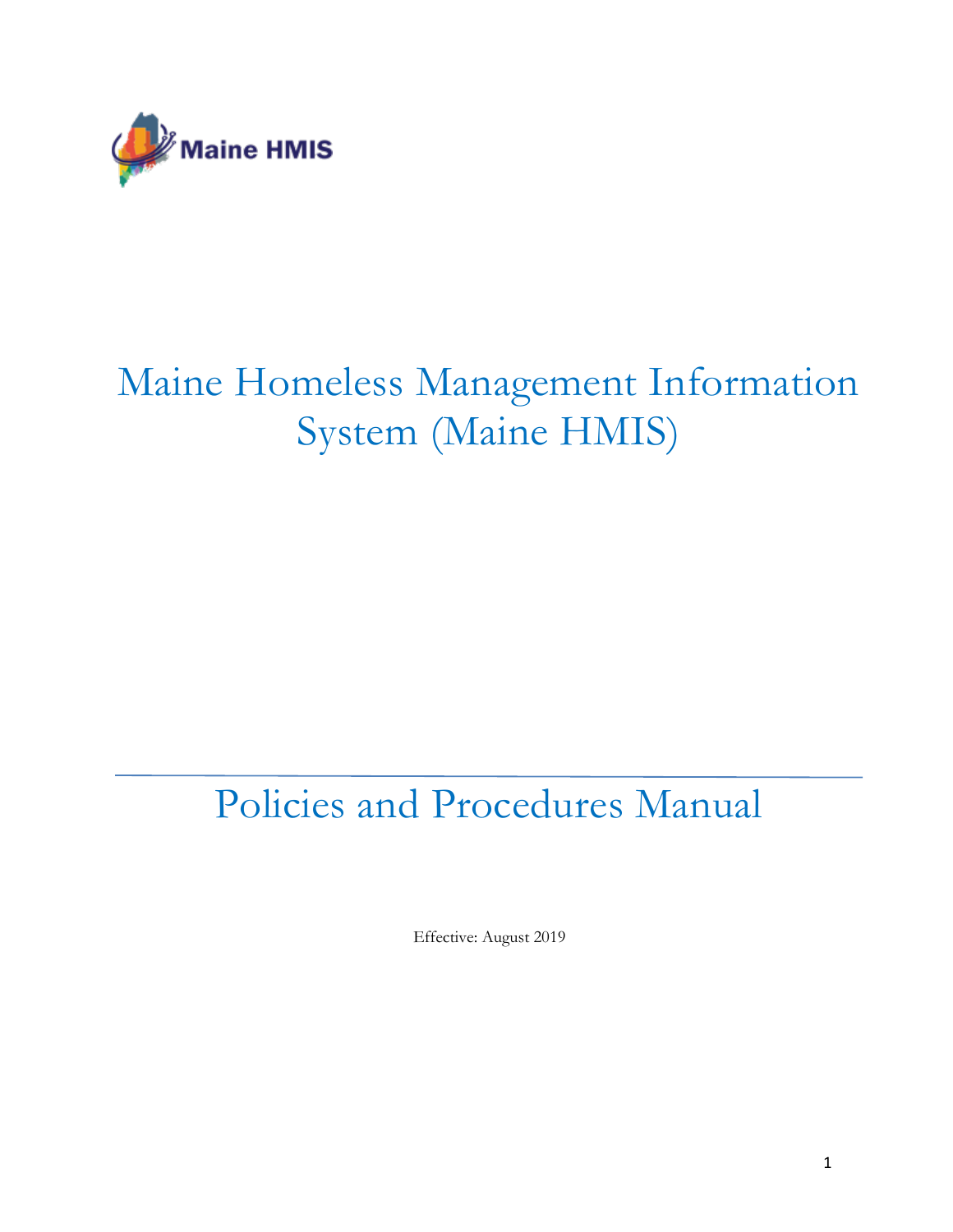### **Table of Contents**

| $\overline{2}$ |                                                              |  |
|----------------|--------------------------------------------------------------|--|
| 2.1            |                                                              |  |
| 2.1.1          |                                                              |  |
|                |                                                              |  |
|                |                                                              |  |
| 3              |                                                              |  |
|                |                                                              |  |
| 3.1            |                                                              |  |
| 3.1.1          |                                                              |  |
| 3.1.2          |                                                              |  |
| 3.2            |                                                              |  |
| 3.2.1          |                                                              |  |
| 3.2.2          |                                                              |  |
| 4<br>4.1       | HARDWARE, CONNECTIVITY AND COMPUTER SECURITY REQUIREMENTS 17 |  |
| 4.2            |                                                              |  |
| 4.2.1          |                                                              |  |
| 4.2.2          |                                                              |  |
| 4.2.3          |                                                              |  |
| 4.2.4          |                                                              |  |
| 4.2.5          |                                                              |  |
| 4.2.6          |                                                              |  |
| 4.2.7<br>4.2.8 |                                                              |  |
| 4.2.9          |                                                              |  |
|                |                                                              |  |
| 5              |                                                              |  |
| 5.1            |                                                              |  |
| 5.1.1          |                                                              |  |
| 5.2            |                                                              |  |
| 5.3            |                                                              |  |
| 5.3.1          |                                                              |  |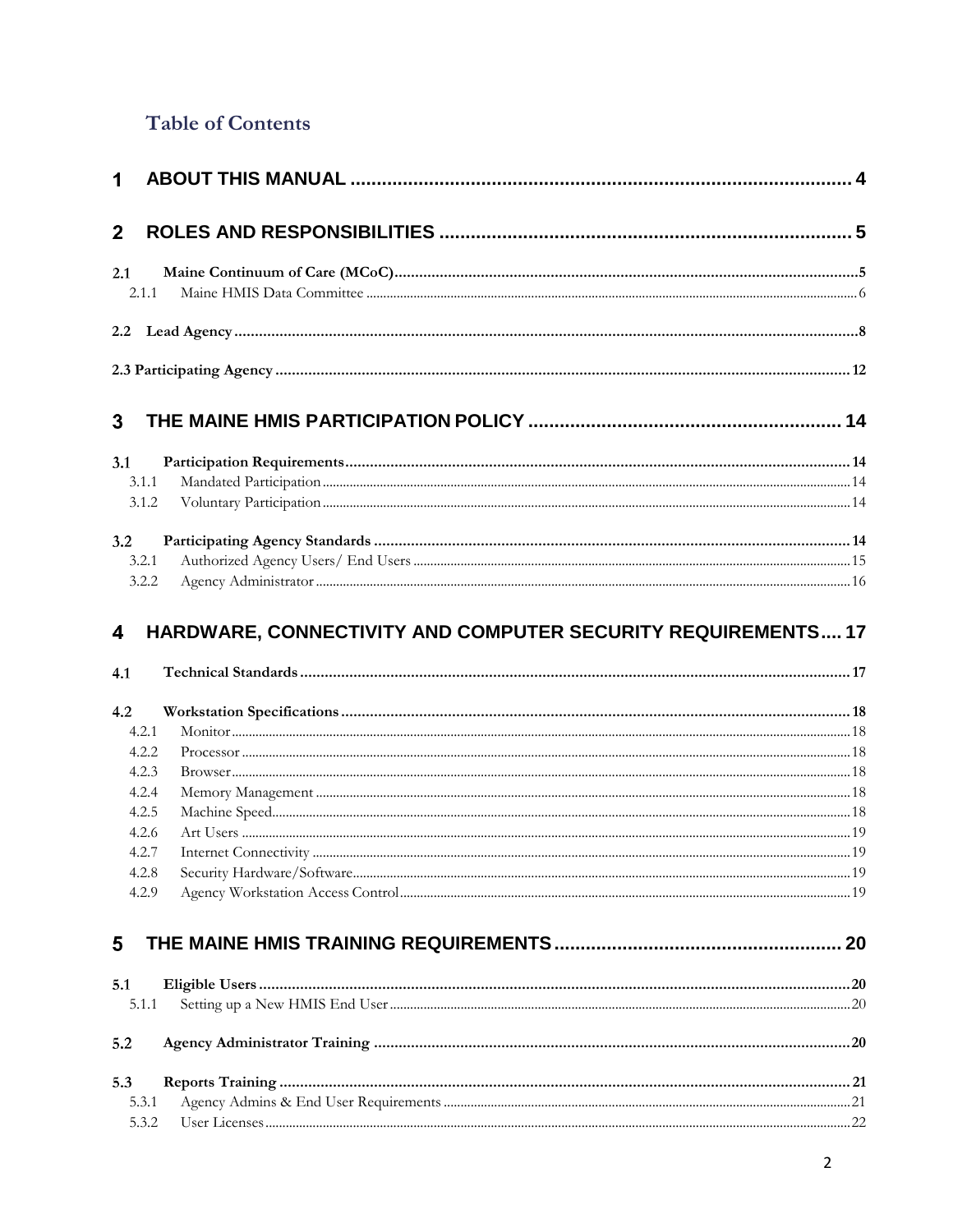| 6    |                                                       |  |
|------|-------------------------------------------------------|--|
| 6.1  |                                                       |  |
| 6.2  |                                                       |  |
| 6.3  |                                                       |  |
| 6.4  |                                                       |  |
| 6.5  |                                                       |  |
| 6.6  |                                                       |  |
| 6.7  |                                                       |  |
| 7    |                                                       |  |
| 7.1  |                                                       |  |
| 7.2  |                                                       |  |
| 7.3  |                                                       |  |
| 8    |                                                       |  |
| 8.1  |                                                       |  |
| 8.2  |                                                       |  |
| 8.3  |                                                       |  |
| 8.4  |                                                       |  |
| 8.5  |                                                       |  |
| 9    |                                                       |  |
| 9.1  | 9.1.1<br>9.1.2                                        |  |
| 10   | THE HMIS TECHNICAL SUPPORT POLICIES AND PROCEDURES 29 |  |
| 10.1 |                                                       |  |
| 10.2 |                                                       |  |
| 10.3 |                                                       |  |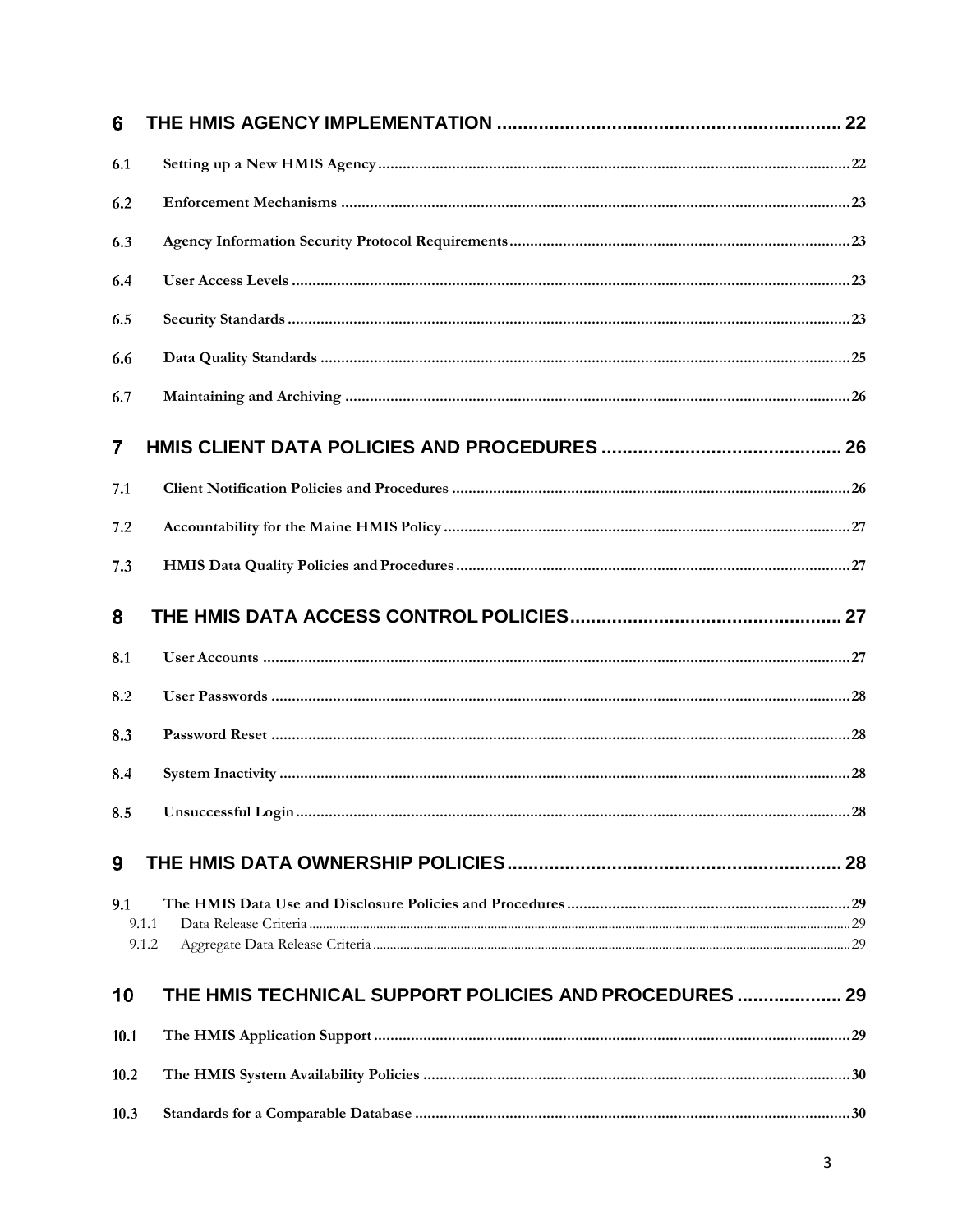#### <span id="page-3-0"></span>About this Manual  $\mathbf{1}$

In 2004, the Department of Housing and Urban Development (HUD) put forth rules regarding requirements for recipients of HUD related funding and other providers of services for the homeless to collect electronic data on their homeless clients through the Homeless Management Information Systems (HMIS). The State of Maine Homeless Management Information System (Maine HMIS) is a collaborative effort between MaineHousing, the dedicated lead agency, and the Maine Continuum of Care (MCoC). The MCoC has an ongoing role in ensuring the success of Maine's HMIS by giving input into HMIS policy decisions within the parameters established by HUD.

This manual contains information and procedures related to the Maine HMIS. The purpose of this document is to provide for uniform technical requirements of HMIS, for proper collection of data and maintenance of the database, and to ensure the confidentiality of the information in the database. HMIS Governance Standards (§ 580.31)

The importance of the integrity and security of HMIS cannot be overstated. Given such importance, it is equally important that HMIS is administered and operated under high standards of data quality and security. To strive to meet these objectives, the HMIS Lead has adopted policies and procedures for the operation of its HMIS. These policies and procedures must not only meet HUD standards, but policies and procedures must meet applicable state or local governmental requirements.

In addition to the Policies and Procedures listed here, all Maine HMIS Participating Agencies must make themselves knowledgeable of, and adhere to, all of the requirements and directives outlined in the following documents, if applicable to their agency:

- The Agency Participation Agreement
- User Policy and Agreement
- The Maine HMIS Governance Model
- The Maine HMIS Data Quality Plan and Best Practices Guide;
- The HUD HMIS Data Standards Manual [https://files.hudexchange.info/resources/documents/HMIS-Data-Standards-Manual.pdf;](https://files.hudexchange.info/resources/documents/HMIS-Data-Standards-Manual.pdf));
- The HMIS Data Dictionary [https://files.hudexchange.info/resources/documents/HMIS-Data-](https://files.hudexchange.info/resources/documents/HMIS-Data-Dictionary.pdf)[Dictionary.pdf\)](https://files.hudexchange.info/resources/documents/HMIS-Data-Dictionary.pdf);
- The HUD 12/09/2011 Proposed Rule of Homeless Management Information Systems Requirements ([\(https://www.federalregister.gov/documents/2011/12/09/2011-31634/homeless](https://www.federalregister.gov/documents/2011/12/09/2011-31634/homeless-management-information-systems-requirements)[management-information-systems-requirements\)](https://www.federalregister.gov/documents/2011/12/09/2011-31634/homeless-management-information-systems-requirements). Note: The mandates within the Final Rule of the Homeless Management Information System Requirements will need to be in place within six months of the rule being finalized.

Additional resources and information pertaining to Maine HMIS, and the above mentioned documents, can be found at [https://mainehmis.org.](https://mainehmis.org/)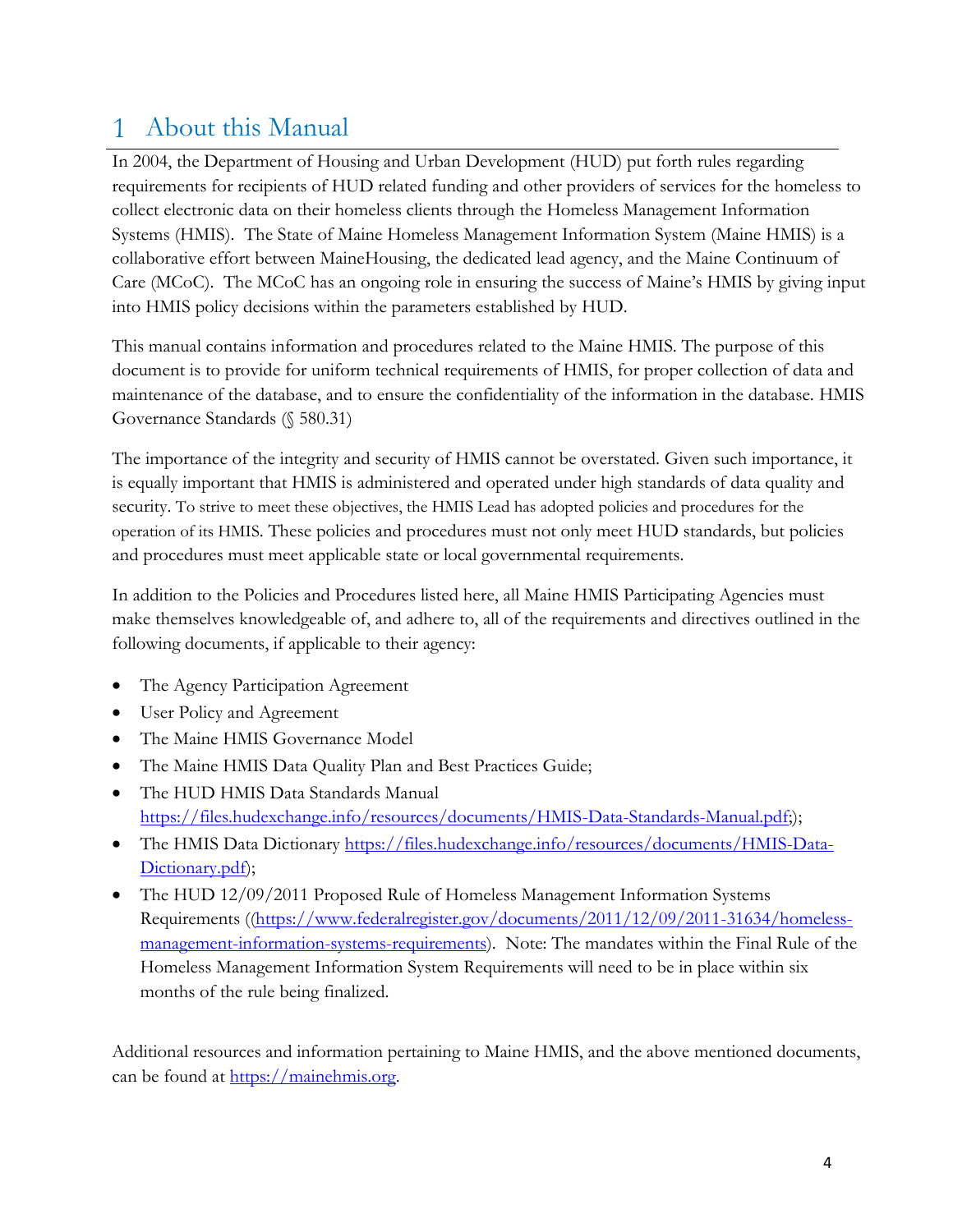## <span id="page-4-0"></span>2 Roles and Responsibilities

#### <span id="page-4-1"></span>2.1 Maine Continuum of Care (MCoC)

A MCoC is a group composed of representatives from organizations including nonprofit homeless providers, victim service providers, faith-based organizations, governments, businesses, advocates, public housing agencies, participating agency districts, social service providers, mental health agencies, hospitals, universities, affordable housing developers, law enforcement, organizations that serve veterans, and homeless and formerly homeless persons organized to carry out the responsibilities of a Continuum of Care established under 24 CFR part 578.

The MCoC is responsible for ensuring that the HMIS for the MCoC is operated in accordance with any current regulations and applicable Federal, state, and local laws and ordinances.

CoCs can apply to HUD for McKinney-Vento funding. Local agencies wishing to access these funds must do so through their local MCoC's application for funding. HUD requires that every MCoC work together to implement a shared data system designed to provide an un-duplicated count of homeless individuals, provide information on the number of people who are homeless, related demographics, and their needs over time. In Maine, this work is accomplished by the MCoC. For additional information and detail please refer to [www.mainehomelessplanning.org.](file://///aug-fileserver4/dept/Homeless%20Initiatives/HMIS/_Governance%20Documents/In%20Progress%202017/www.mainehomelessplanning.org) This site assists with the year round planning process for the MCoC, the Point-in-Time (PIT) Count, System Performance Measures, and captures details about the outcomes of [Maine's Plan to End and Prevent Ho](http://www.mainehousing.org/docs/default-source/housing-reports/2017-maine-plan-to-end-and-prevent-homelessness.pdf?sfvrsn=9f46a115_2)melessness.

#### **To be in compliance with the Proposed HMIS Requirements (24 CFR Part 91), the MCoC must:**

(a) Designate a single information system as the official HMIS software for the geographic area. The software must comply with federal requirements.

(b) Designate an HMIS Lead, which may be itself, to operate the HMIS. The HMIS Lead must be a state or local government, an instrumentality of state or local government, or a private nonprofit organization.

(c) Develop a governance charter, which at a minimum includes:

(i) A requirement that the HMIS Lead enter into written HMIS Participation Agreements with each Participating Agency requiring the Participating Agency to comply with this part and imposing sanctions for failure to comply;

- (ii) The participation fee charged by the HMIS; and
- (iii) Such additional requirements as may be issued by notice from time to time.

(d) Maintain documentation evidencing compliance with this part and with the governance charter; and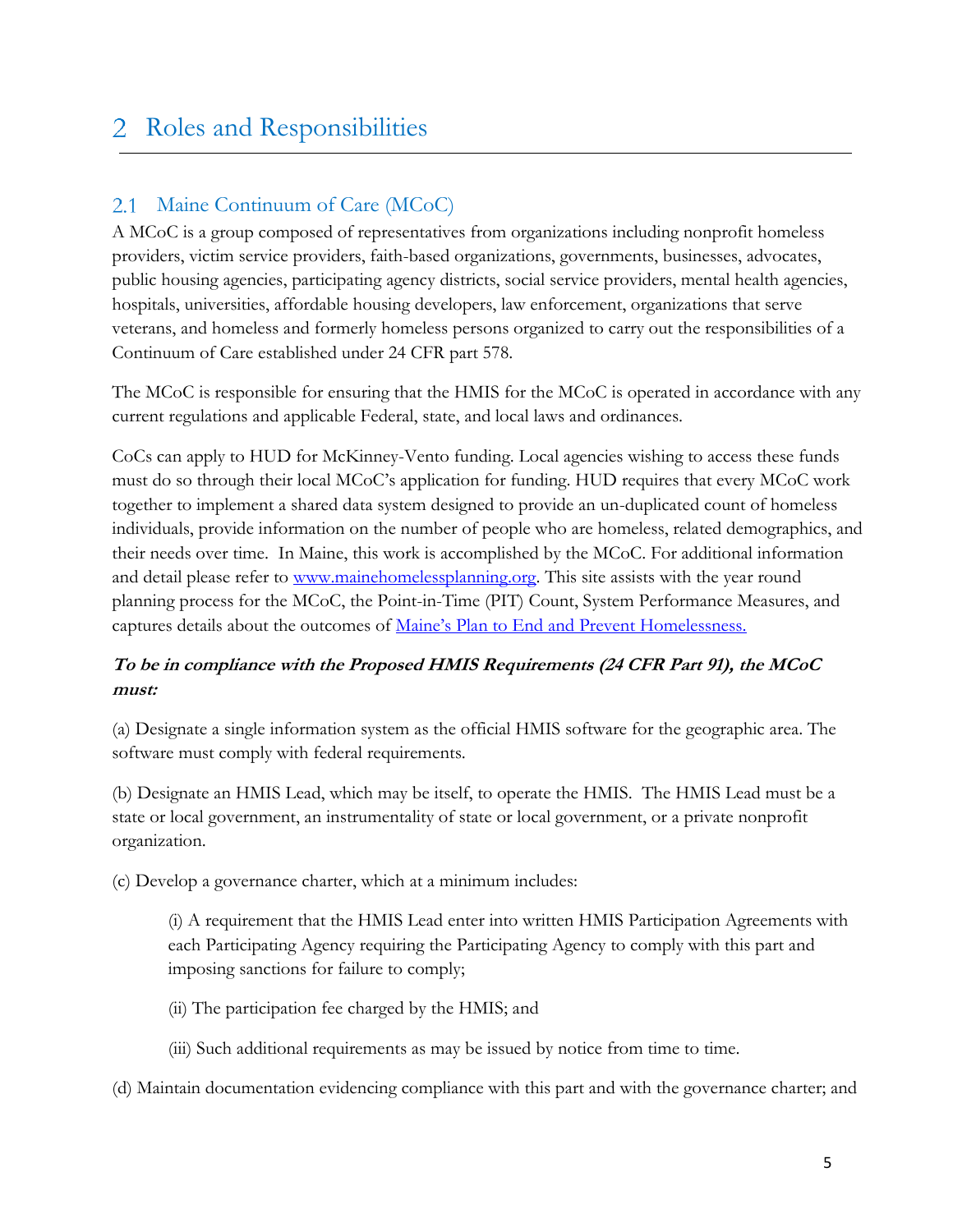(e) Review, revise and approve the policies and plans (required by this part and by any notices issued from time to time).

#### **MCoC Key responsibilities, as detailed in the Maine HMIS Governance Model, include:**

- Ensures that activities related to HMIS growth and use are developed, reviewed regularly, and are in accordance with the MCoC's goals;
- Identifies general milestones for project management, including training, expanded system functionality, etc.;
- Ensures the HMIS generates other client served, utilization summary, and demographic reports both at the system and program levels for purposes of understanding the nature and extent of homelessness in the MCoC;
- Regularly monitors the HMIS Lead/Grantee on adherence to the agreement;
- Ensures membership of the Maine HMIS Data Committee is inclusive of decision makers representing the MCoC;
- Ensures that the HMIS is managed in accordance to MCoC policies, procedures, and goals;
- Regularly monitors program and agency-level participation in HMIS;
- Ensures participation in the NOFA (Notice of Funding Availability), LSA (Longitudinal System Analysis), PIT, and HIC (Housing Inventory Chart);
- Develops and enforces community level data quality plan and standards;
- Ensures the collection of each data variable and corresponding response categories on all clients served by HUD, other federally funded partners, the State of ME, and non-funded participating projects;
- Ensures the collection of each data variable and corresponding response categories specific to their program type on all clients served by HUD, other federally funded partners, the State of ME, and non-funded participating programs;
- Regularly reviews data quality reports at community planning level on data entry completion, consistency with program model, and timeliness as compared to the community data quality standards;
- Provides training and regularly reviews the progress of the Community Planning Goals and Objectives;
- Ensures the HMIS Lead has adopted a drug-free workplace policy. The policy is posted and available for review;
- Participation can include but is not limited to Advisory Council leadership, advisory committees, staff positions, and sub-committee positions;
- The HMIS Grantee has adopted a conflict of interest policy for board members, staff, and volunteers;
- The HMIS Grantee has adopted an equal opportunity and non-discrimination policy.

### <span id="page-5-0"></span>2.1.1 Maine HMIS Data Committee

The Maine HMIS Data Committee (Data Committee) is comprised of Participating Agencies, and the Lead Agency. The Data Committee reviews data analysis, systems mapping, the PIT, and other data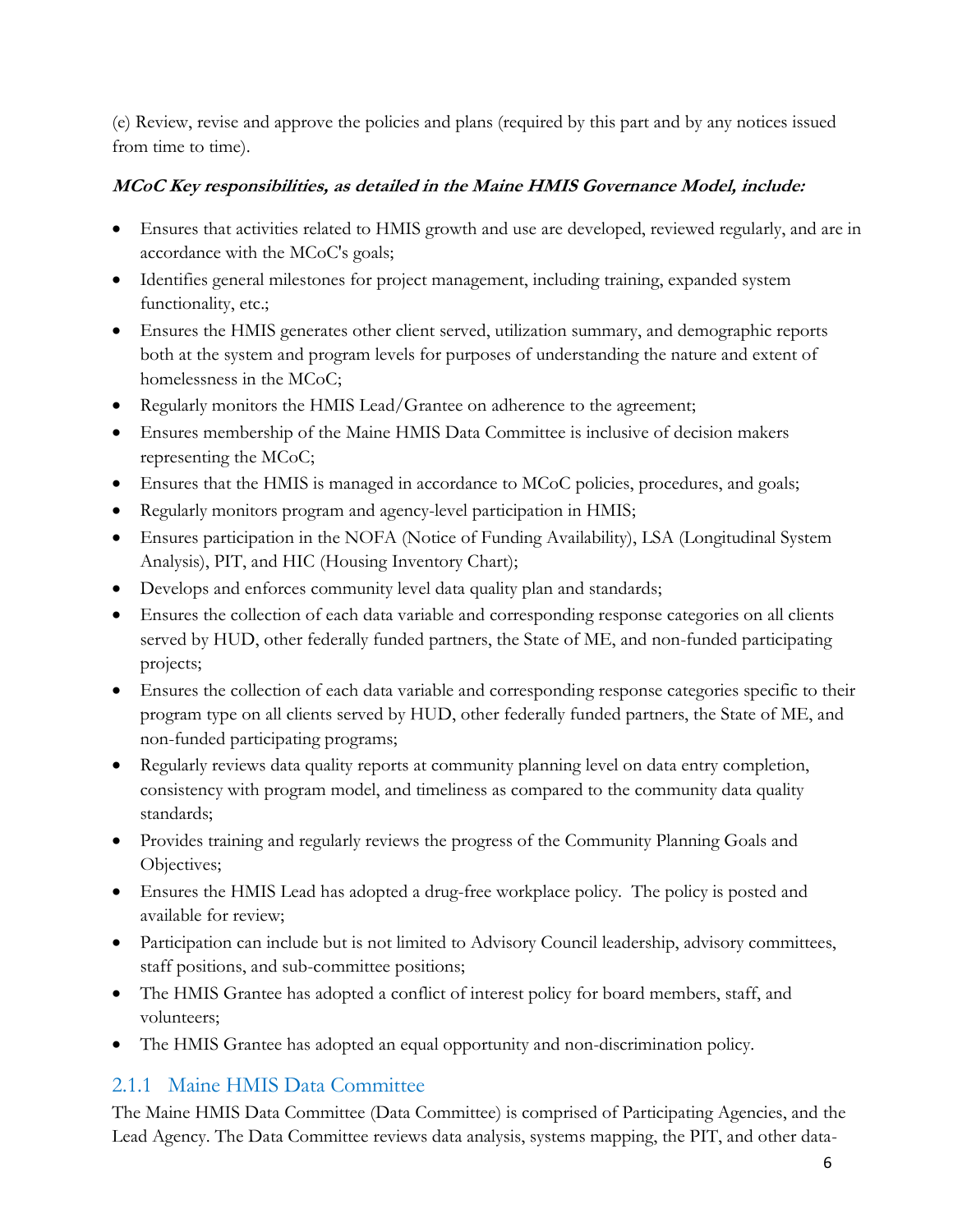related issues and topics within the MCoC. The Data Committee also oversees the quality of the data that is put into HMIS and is responsible for developing and implementing an ongoing data quality plan.

#### **Key Maine HMIS Data Committee responsibilities, as detailed in the Maine HMIS Governance Model, include:**

- Coordinate the resolution of data issues;
- Recommend community level data quality plans and standards;
- Recommends policy and procedures for Maine HMIS as it relates to the data, including software application, data elements to be collected, and intervals for data gathering;
- Consider the effectiveness, and what improvements can be made, to the intake process;
- Work with Participating Agencies to identify training needs to improve data quality;
- Review Participating Agency data quality reports for compliance with the data quality benchmarks;
- And provides regular data quality reports to the MCoC Board on the quality of the MCoC's data;
- Ensures that activities related to HMIS growth and use are developed, reviewed regularly, and are in accordance with the MCoC's goals;
- Identifies general milestones for project management, including training, expanded system functionality, etc.;
- Ensures an HMIS Governance Model is developed and formally documented between the HMIS Lead Agency/grantee and the community planning body(ies). Ensures that a formal agreement that outlines management processes, responsibilities, decision-making structures, and oversight of the HMIS projects has been executed;
- Manages and maintains mechanisms for soliciting, collecting, and analyzing feedback from end users, program managers, agency executive directors, and homeless persons. Feedback includes impressions of operational milestones and progress, system functionality, and general HMIS operations. Examples of feedback include satisfaction surveys, questionnaires, and focus groups;
- Ensures that the HMIS is managed in accordance to MCoC policies, procedures, and goals;
- Develops and enforces community level data quality plan and standards;
- Ensures the collection of each data variable and corresponding response categories on all clients served by HUD, other federally funded partners, the State of ME, and non-funded participating projects;
- Ensures the collection of each data variable and corresponding response categories specific to their program type on all clients served by HUD, other federally funded partners, the State of ME, and non-funded participating programs;
- Regularly reviews data quality reports at community planning level on data entry completion, consistency with program model, and timeliness as compared to the community data quality standards;
- Provides training and guidance on business practices to support MCoC and HMIS policies (MCoCspecific protocols, ethics, strategies for communication, etc.);
- Ensures the existence and use of HMIS Policies and Procedures;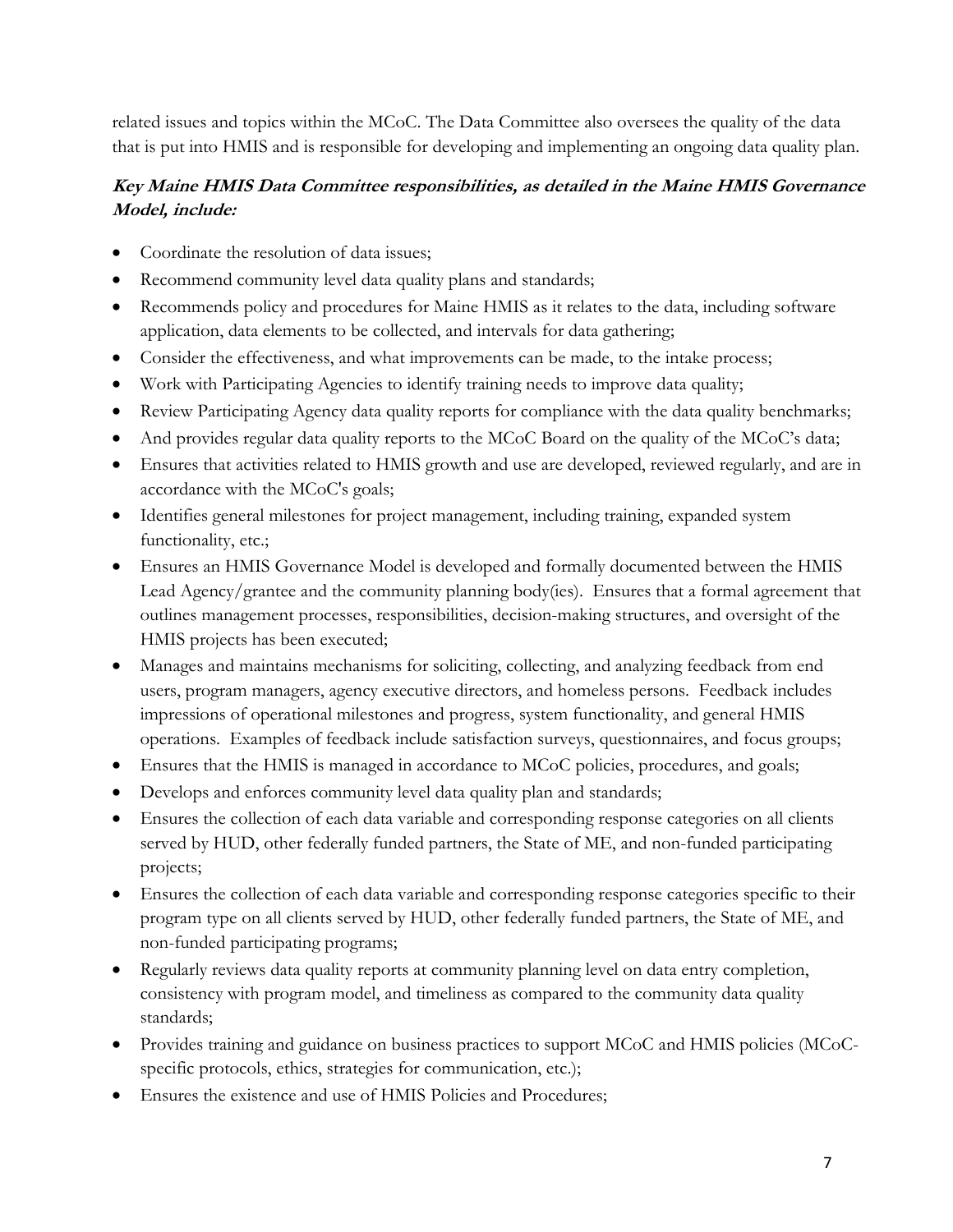And ensures at least one homeless person or formerly homeless person participates in policymaking. Participation can include but is not limited to Advisory Council leadership, advisory committees, staff positions, and sub-committee positions.

#### <span id="page-7-0"></span>2.2 Lead Agency

HMIS Lead means an entity designated by the MCoC to operate the Continuum's HMIS on its behalf.

HUD requires that every MCoC work together to implement a shared data system designed to provide an un-duplicated count of homeless individuals, information on the number of people who are homeless, related demographics, and their needs over time. The HMIS Lead works with the Participating Agencies to meet this goal. MaineHousing is the designated Lead Agency.

#### **To be in compliance with the Proposed HMIS Requirements (24 CFR Part 91) the HMIS Lead shall:**

(a) Ensure the operation of and consistent participation by recipients of funds from the Emergency Solutions Grants Program and from the other programs authorized by Title IV of the McKinney-Vento Act. Duties include establishing the HMIS; conducting oversight of the HMIS; and taking corrective action, if needed, to ensure that the HMIS is compliant with the requirements of this part;

(b) Develop written HMIS policies and procedures in accordance with § 580.31 for all Participating Agencies;

(c) Execute a written HMIS Participation Agreement with each PARTICIPATING AGENCY, which includes the obligations and authority of the HMIS Lead and PARTICIPATING AGENCY, the requirements of the security plan with which the PARTICIPATING AGENCY must abide, the requirements of the privacy policy with which the PARTICIPATING AGENCY must abide, the sanctions for violating the HMIS Participation Agreement (e.g., imposing a financial penalty, requiring completion of standardized or specialized training, suspending or revoking user licenses, suspending or revoking system privileges, or pursuing criminal prosecution), and an agreement that the HMIS Lead and the PARTICIPATING AGENCY will process Protected Identifying Information consistent with the agreement. The HMIS Participation Agreement may address other activities to meet local needs;

(d) Serve as the applicant to HUD for grant funds to be used for HMIS activities for the Continuum of Care's geographic area, as directed by the Continuum, and, if selected for an award by HUD, enter into a grant agreement with HUD to carry out the HUD-approved activities;

(e) Monitor and enforce compliance by all Participating Agencies with the requirements of this part and report on compliance to the Continuum of Care and HUD;

(f) The HMIS Lead must submit a security plan (see § 580.35), a data quality plan (see § 580.37), and a privacy policy (see § 580.31(g)) to the Continuum of Care for approval within [the date that is 6 months after the effective date of the final rule to be inserted at final rule stage] and within 6 months after the date that any change is made to the local HMIS. The HMIS Lead must review and update the plans and policy at least annually. During this process, the HMIS Lead must seek and incorporate feedback from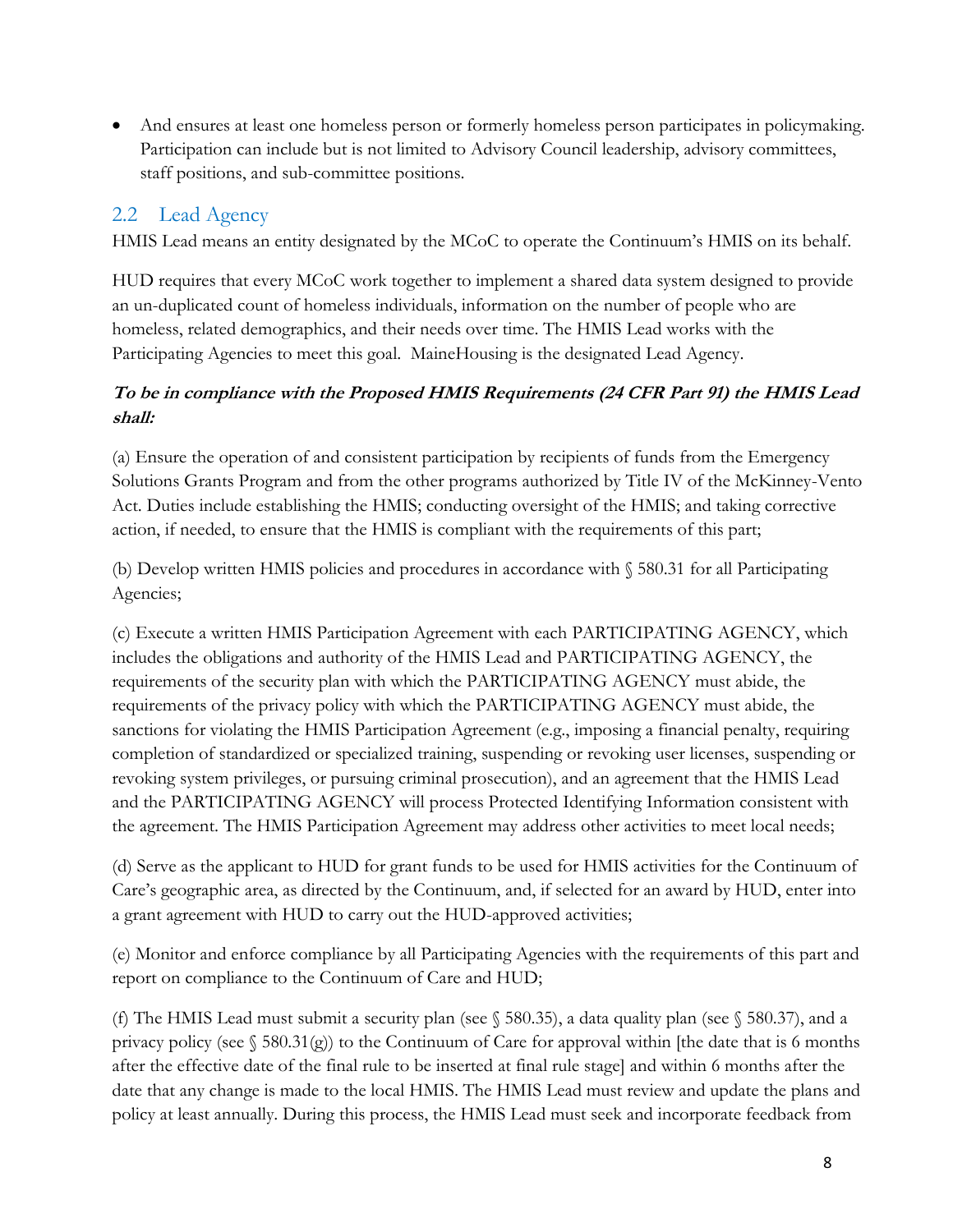the Continuum of Care and Participating Agencies. The HMIS Lead must implement the plans and policy within 6 months of the date of approval by the Continuum of Care.

#### **According to the Proposed HMIS Requirements (24 CFR Part 91) only the HMIS Lead may carry out the following activities**:

(a) Host and maintain HMIS software or data;

(b) Backup, recovery, and repair of the HMIS software or data;

(c) Upgrade, customize, and enhance the HMIS;

(d) Integrate and warehouse data, including development of a data warehouse for use in aggregating data from sub recipients using multiple software systems;

(e) System administration;

(f) Report to providers, the Continuum, and HUD;

(g) Conduct training for recipients on the use of the system, including the reasonable cost of travel to the training; and

(h) Such additional activities as may be authorized by HUD in notice.

#### **Additionally noted in the Proposed HMIS rule;**

(a) An HMIS Lead must develop a privacy policy. At a minimum, the privacy policy must include data collection limitations; purpose and use limitations; allowable uses and disclosures; openness description; access and correction standards; accountability standards; protections for victims of domestic violence, dating violence, sexual assault, and stalking; and such additional information and standards as may be established by HUD in notice.

(b) Every organization with access to protected identifying information must implement procedures to ensure and monitor its compliance with applicable agreements and the requirements of this part, including enforcement of sanctions for noncompliance.

(c) An HMIS Lead or PARTICIPATING AGENCY that contracts with an HMIS vendor must, as part of its contract with an HMIS vendor, require the HMIS vendor and the software to comply with HMIS standards issued by HUD.

The HMIS Lead must implement the plans and policy within 6 months of the date of approval by the Continuum of Care.

#### **Key Lead Agency Responsibilities as detailed in the Maine HMIS Governance Model:**

- Ensures that activities related to HMIS growth and use are developed, reviewed regularly, and are in accordance with the MCoC's goals;
- Identifies general milestones for project management, including training, expanded system functionality, etc.;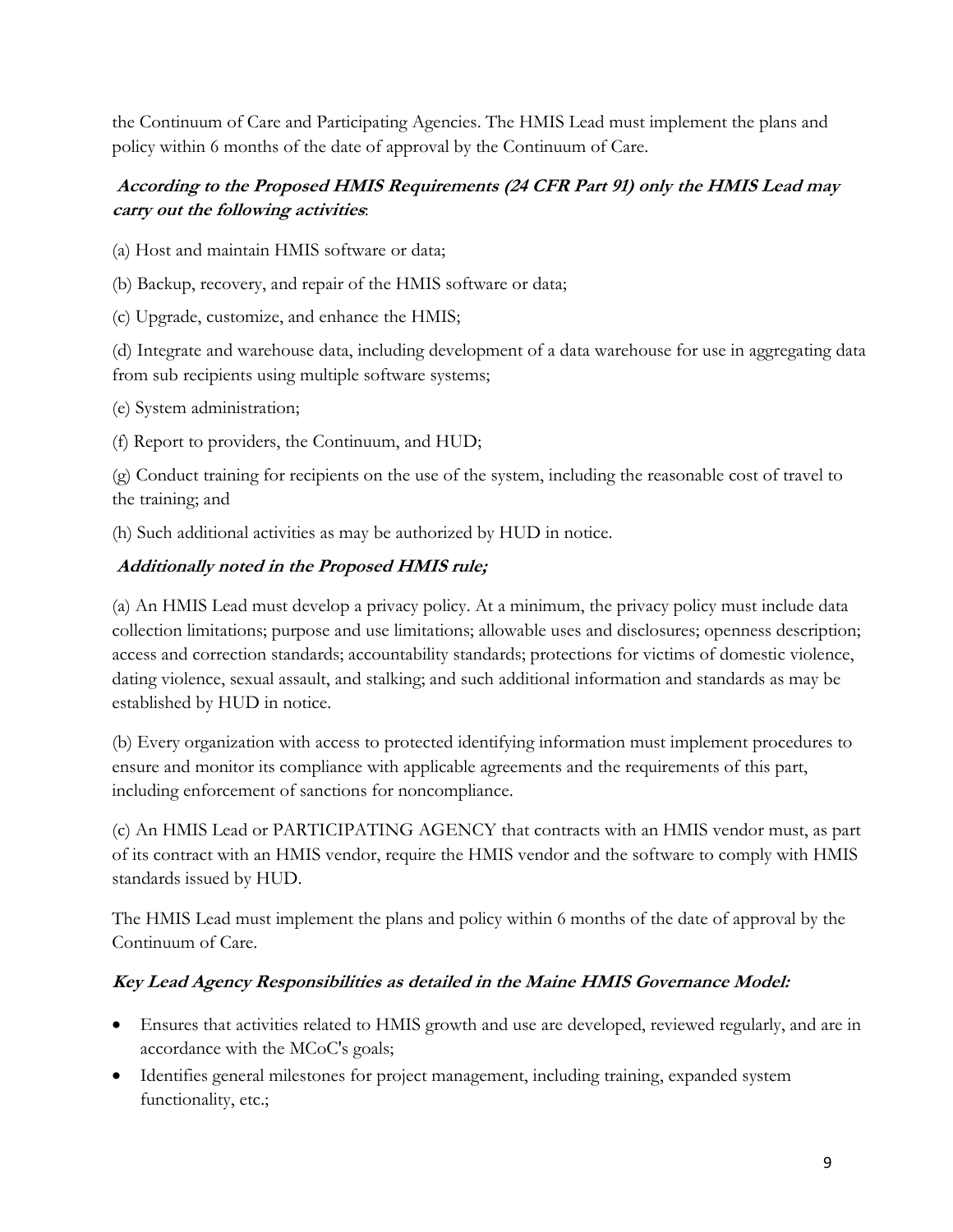- Ensures that the HMIS is able to manage the collection of each data element and corresponding response categories for the Universal Data Elements as outlined in the Current HMIS Data Standard;
- Ensures that the HMIS is able to manage the collection of each data variable and corresponding response categories for the Project-specific data elements as outlined in the Current HMIS Data Standard;
- Ensures the HMIS is able to generate a summary report of the number of unduplicated client records that have been entered into the HMIS;
- Ensures the HMIS is consistently able to produce a reliable required federal reports;
- Ensures the HMIS generates other client served, utilization summary, and demographic reports both at the system and program levels for purposes of understanding the nature and extent of homelessness in the MCoC;
- Provides technical expertise commensurate with the general HMIS program oversight; provides timely support on high level technical matters; reviews and authorizes HMIS software changes in response to the changing requirements of participating Agencies; and, generally reviews and authorizes special issues brought to it by participating Agencies;
- Provides technical expertise commensurate with the requirements of the HMIS software and/or system; provides timely support on software technical matters; is responsible for implementation of authorized changes to the HMIS software and processes; and, generally implements resolutions to any special issues authorized by the HMIS Technical Support Entity within the software and/or overall system;
- Maintains a regularly updated list of HMIS system service requests, activities, deliverables, and resolutions;
- Regularly reviews HMIS System service requests, activities, deliverables and resolutions. Provides authoritative support when necessary to expedite IT issue resolution;
- Maintains a current and accurate organization chart that clearly identifies all team members, roles and responsibilities, and general work activities/functions. Organization chart is available for review (see Appendix B: Organization Chart);
- Provides regular training on software usage, software and data security, and data entry techniques to participating Agencies. Develops, updates, and disseminates data entry tools and training materials, includes train the trainer. Monitors and ensures system and data security;
- Manages and maintains mechanisms for soliciting, collecting, and analyzing feedback from end users, program managers, agency executive directors, and homeless persons. Feedback includes impressions of operational milestones and progress, system functionality, and general HMIS operations. Examples of feedback include satisfaction surveys, questionnaires, and focus groups;
- Responsible for the day-to-day operation and maintains the HMIS System;
- Ensures that the HMIS is managed in accordance to MCoC policies, procedures, and goals;
- Regularly monitors program and agency-level participation in HMIS
- Ensures the completion and documentation of Maine's HMIS Authorization to Disclose Information as appropriate with the Maine's HMIS Authorization to Disclose Information policies and protocols;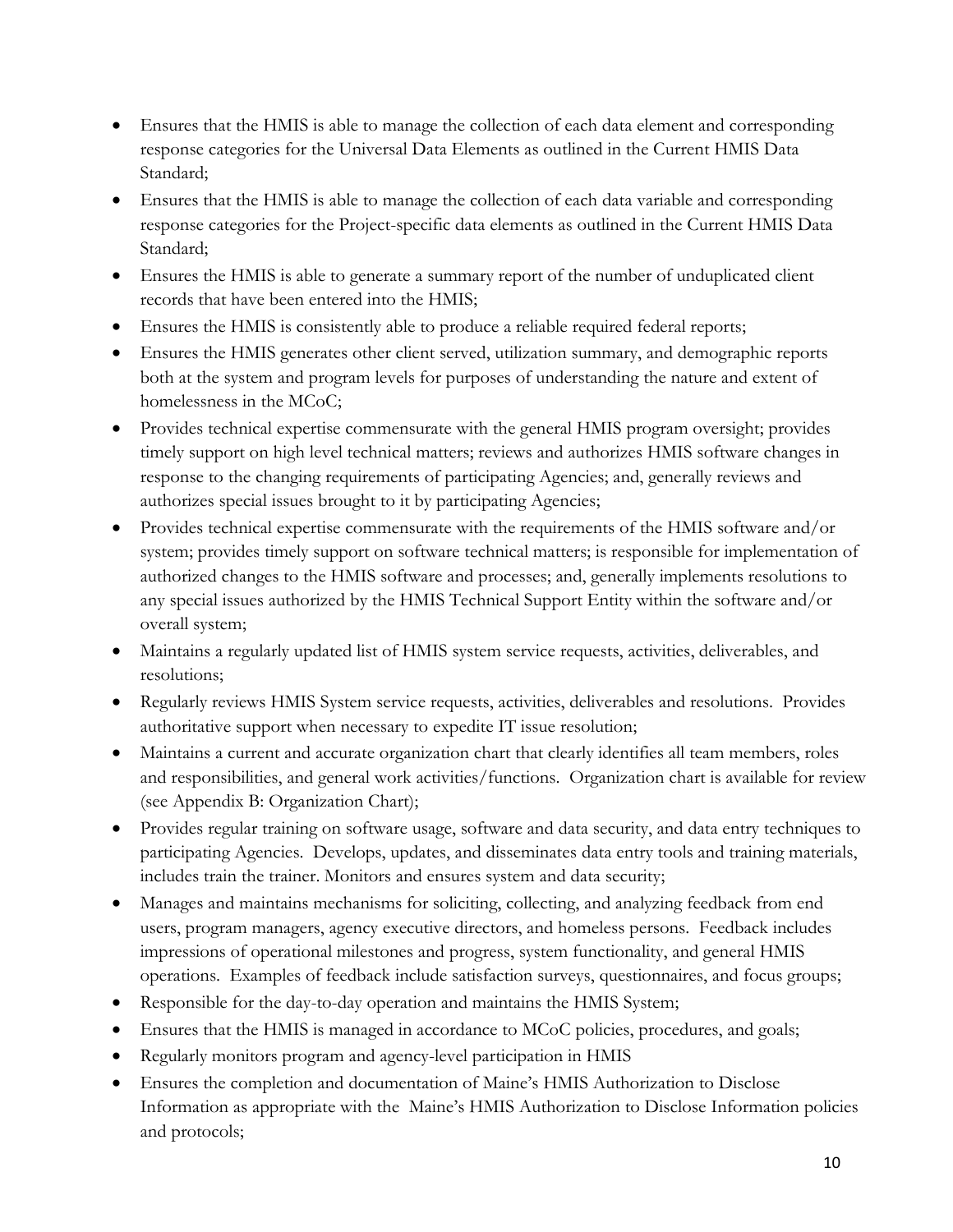- Ensures adherence by agency staff with the HMIS data and system security protocols as outlined by the MCoC and the Current HMIS Data Standard;
- Develops and enforces community level data quality plan and standards;
- Ensures the collection of each data variable and corresponding response categories on all clients served by HUD, other federally funded partners, the State of ME, and non-funded participating projects;
- Ensures the collection of each data variable and corresponding response categories specific to their program type on all clients served by HUD, other federally funded partners, the State of ME, and non-funded participating programs;
- Regularly runs and disseminates data quality reports to participating programs that indicate levels of data entry completion, consistency with program model, and timeliness as compared to the community data quality standards;
- Provides technical assistance and training in response to data quality reports disseminated to participating programs that indicate levels of data entry completion, consistency with program model, and timeliness as compared to the community data quality
- Regularly runs and disseminates data quality reports to the community planning entity that indicate cross program levels of data entry completion, consistency with program model, and timeliness as compared to the community data quality standards;
- Regularly reviews data quality reports at community planning level on data entry completion, consistency with program model, and timeliness as compared to the community data quality standards;
- Provides regular training on client confidentiality and privacy requirements to intake staff, data entry staff and reporting staff at participating Agencies. Ensures all Agencies have sufficient privacy policies and protocols in place;
- Provides regular training and guidance on program performance measurement;
- Provides training and regularly reviews the progress of the Community Planning Goals and Objectives;
- Provides training and guidance on business practices to support MCoC and HMIS policies (MCoCspecific protocols, ethics, strategies for communication, etc.);
- Maintains documentation of the number of participating Agencies (utilizing the HMIS system) is up-to-date. A comparative analysis of planned versus actual deployments at the project level is highly desired but not compulsory;
- Provides regular reports on HMIS participation rates to MCoC Data Subcommittee. An analysis of agency-specific barriers with potential solutions is highly desired but not compulsory;
- Ensures the existence and use of HMIS Policies and Procedures;
- Ensures and maintains written agreements with participating Agencies that describes the protocols for participation in the HMIS;
- Ensures and maintains written agreements with participating Agencies who share client level data that describes the level of data element or program information sharing among the data sharing HMIS Agencies;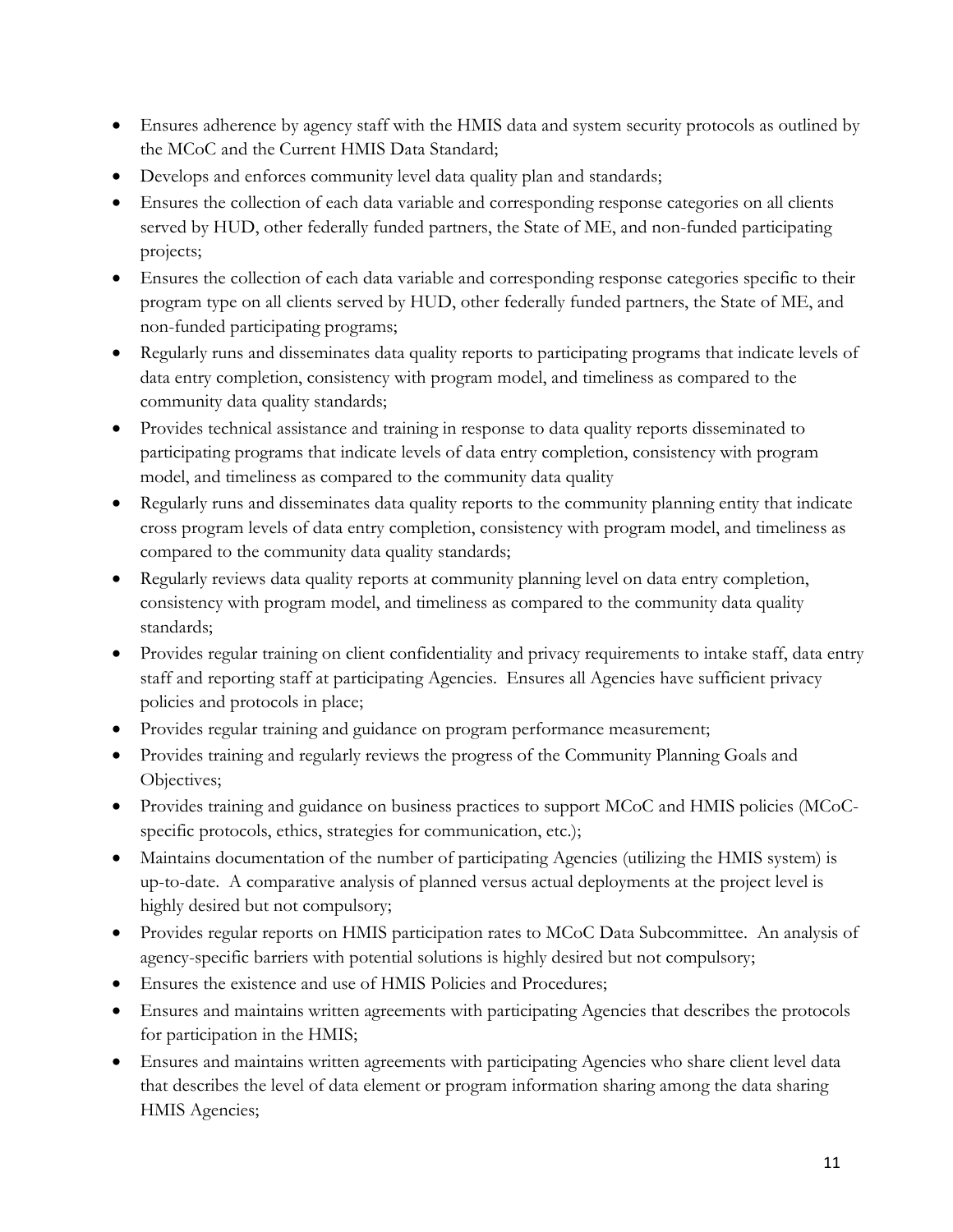- Ensures and maintains a written agreement with each authorized user of the HMIS that defines participation protocols, including training criteria, consent protocols, system use, and privacy and security standards;
- Ensures that the MCoC has a defined and documented client Acknowledgement protocol for use as a baseline practice among all participating HMIS users;
- Ensures that the MCoC has a defined and documented HMIS data release protocol that governs release of all data from the HMIS;
- Ensures At least one homeless person or formerly homeless person participates in policymaking. Participation can include but is not limited to Advisory Council leadership, advisory committees, staff positions, and sub-committee positions.

### <span id="page-11-0"></span>2.3 Participating Agency

Participating Agencies are responsible for ensuring that HMIS data processing capabilities, including the collection, maintenance, use, disclosure, transmission, and destruction of data and the maintenance privacy, security, and confidentiality protections are in place for their individual programs and projects. A Participating Agency will include both an Agency Admin and End Users.

#### **To be in compliance with the Proposed HMIS Requirements (24 CFR Part 91) the Participating Agency shall:**

(a)Purchase, lease, or license computer hardware and software;

(b)Purchase or lease equipment, including telephones, faxes, and furniture;

(c)Pay for technical support;

(d)Lease office space;

(e)Pay for electricity, gas, water, phone service, and high-speed data transmission costs necessary to operate and participate in the HMIS;

(f)Pay salaries for operating HMIS,

Which includes:

(i)Data entry;

(ii)Monitor and review data quality;

(iii)Data analysis;

(iv)Report to the HMIS Lead;

(v)Attend HUD-sponsored and HUD- approved training on HMIS and programs authorized by Title IV of the McKinney-Vento Act;

(vi)Conduct training for Participating Agency's on the HMIS or comparable database;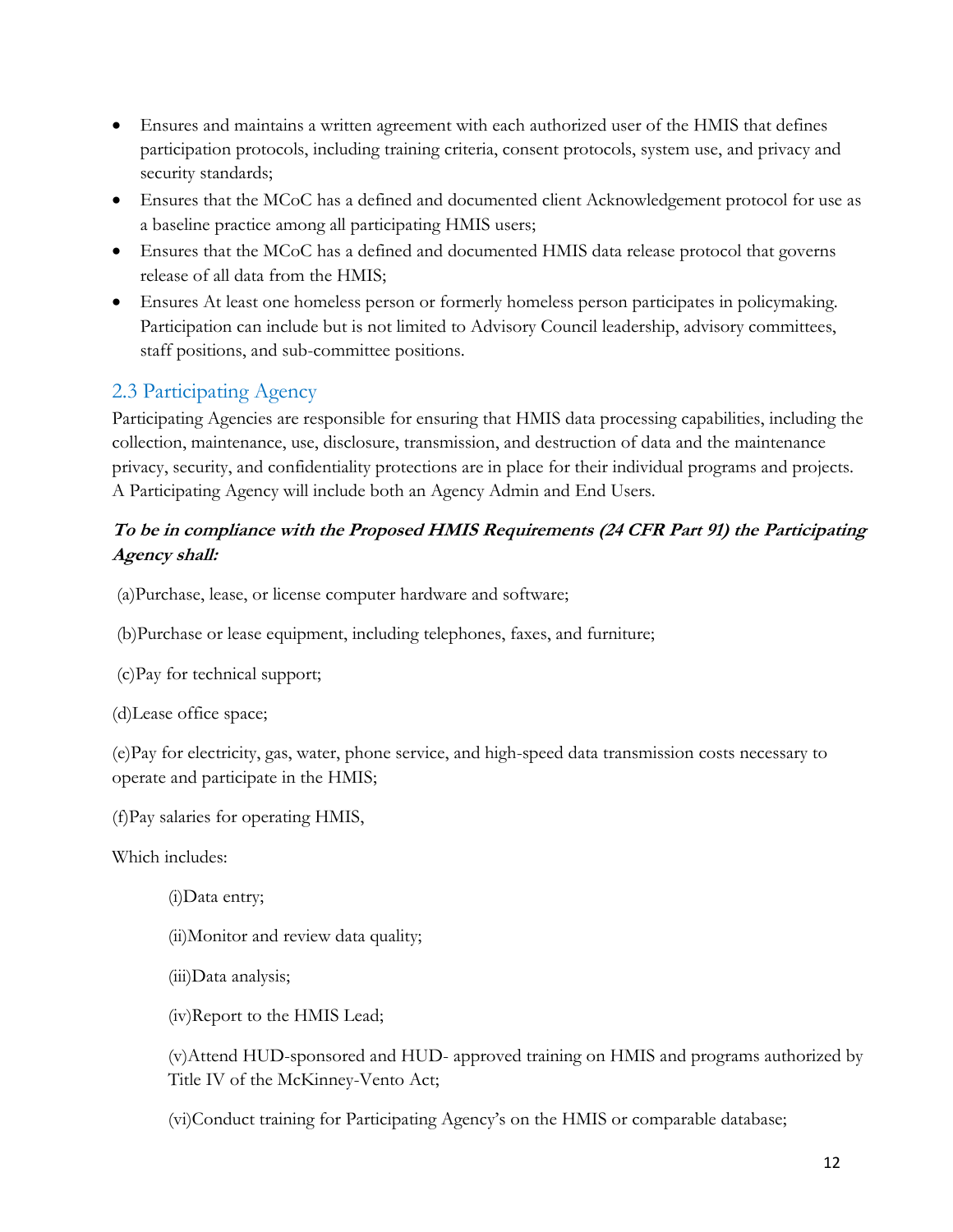(vii)Travel to conduct intake and to attend training;

(viii)Implement and comply with HMIS requirements; and

(g)Pay the participation fee to the HMIS Lead that is established by the Continuum of Care in the governance

(h)If the Participating Agency is a victim services provider, as defined under 24 CFR 580.3, or a legal services provider, establish and operate a comparable database that complies with 24 CFR 580.25; and

(i)Such other activities as authorized by HUD in notice.

#### **Key Participating Agency Responsibilities as detailed in the Maine HMIS Governance Model:**

- Ensures the completion and documentation of Maine's HMIS Authorization to Disclose Information as appropriate with the Maine's HMIS Authorization to Disclose Information policies and protocols;
- Ensures adherence by agency staff with the HMIS data and system security protocols as outlined by the MCoC and the most recent version of HUD HMIS Data Standards;
- Ensures the collection of each data variable and corresponding response categories on all clients served by HUD, other federally funded partners, the State of Maine, and non-funded participating projects;
- Ensures the collection of each data variable and corresponding response categories specific to their program type on all clients served by HUD, other federally funded partners, the State of Maine, and non-funded participating programs;
- Regularly runs and disseminates data quality reports to participating programs that indicate levels of data entry completion, consistency with program model, and timeliness as compared to the Data Quality Plan and Best Practices Guide;
- Provides regular training on client confidentiality and privacy requirements to intake staff, data entry staff and reporting staff at participating Agencies. Ensures all Agencies have sufficient privacy policies and protocols in place;
- Ensures and maintains a written agreement with each authorized user of the HMIS that defines participation protocols, including training criteria, consent protocols, system use, and privacy and security standards;
- Ensures that the MCoC has a defined and documented client Acknowledgement protocol for use as a baseline practice among all participating HMIS users;
- Ensures that the MCoC has a defined and documented HMIS data release protocol that governs release of all data from the HMIS.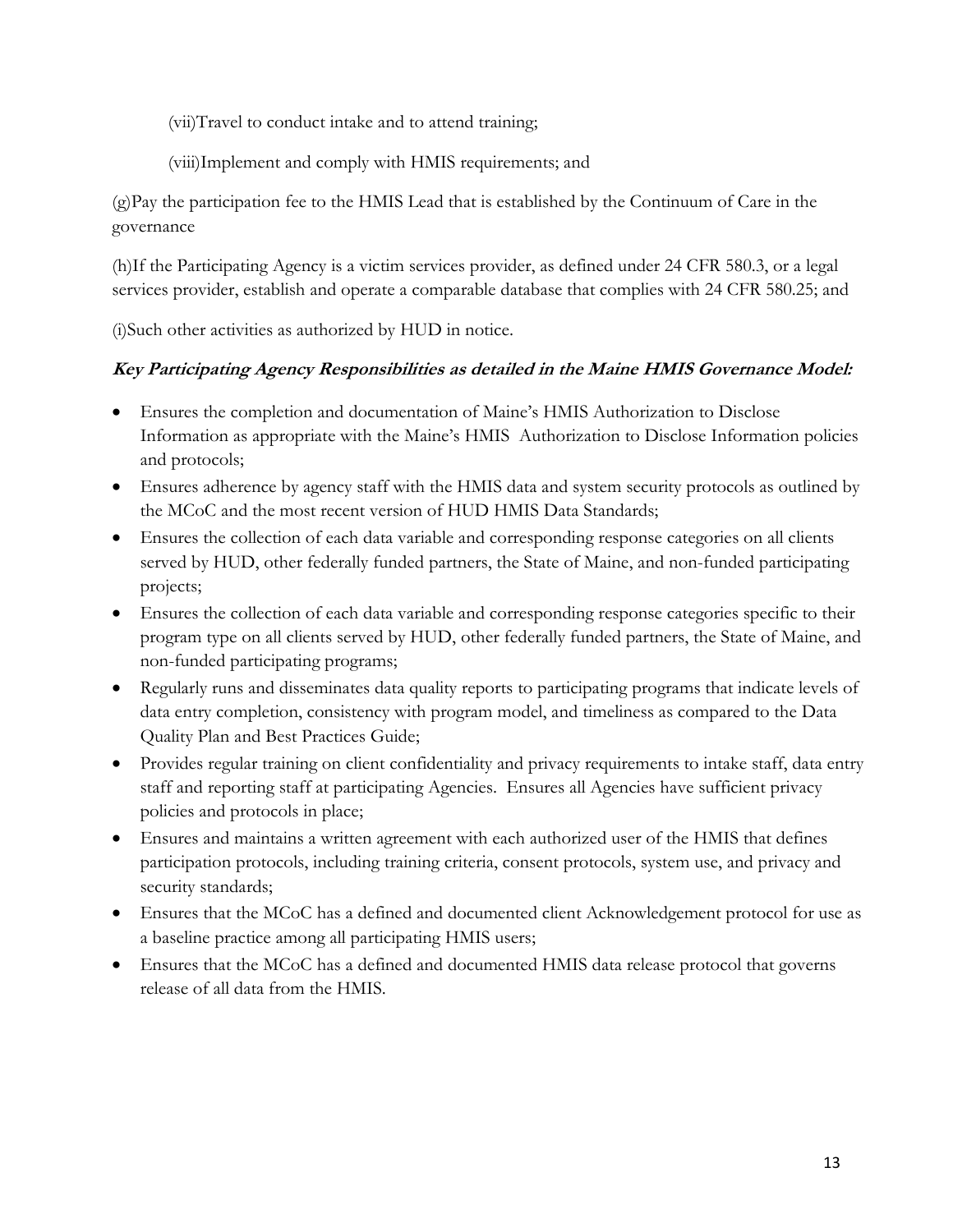## <span id="page-13-0"></span>The Maine HMIS Participation Policy

#### <span id="page-13-1"></span>Participation Requirements

Participation in HMIS. The recipient must ensure that data on all persons served and all activities assisted under ESG are entered into the applicable HMIS for the geographic area in which those persons and activities are located, or a comparable database, as provided under 24 CFR part 580. The entry, storage, and use of this data are subject to the HMIS requirements at 24 CFR part 580.

#### <span id="page-13-2"></span>3.1.1 Mandated Participation

All designated agencies that are funded to provide homeless services by MaineHousing, State of Maine Department of Health and Human Services (DHHS), Office of Child and Family Services (OFCS), Runaway and Homeless Youth (RHY), Projects for Assistance in Transition from Homelessness (PATH), Supportive Services for Veteran Families (SSVF), Veterans Affairs Supportive Housing (VASH) and/or HUD in the State of Maine, must meet the minimum Maine HMIS participation standards as defined by this Policy and Procedures Manual. The proposed HUD Rule found at 24 CFR Parts 91, detailing HMIS Requirements states; "With respect to scope, this rule clarifies that all recipients of financial assistance under the Continuum of Care program, the Emergency Solutions Grant program, the Rural Housing Stability Assistance (RHS) program, as well as HUD programs previously funded under the McKinney-Vento Act (the Supportive Housing Program, the Shelter Plus Care program, and the Section 8 Single Room Occupancy Moderate Rehabilitation program) are required to use HMIS to collect client- level data on persons served." Or for *victims service providers* a comparable database is to be used. A comparable database must have the ability to collect client-level data over time and generates unduplicated aggregate reports based on the data.

### <span id="page-13-3"></span>3.1.2 Voluntary Participation

The MCoC cannot require non-funded providers to participate in the Maine HMIS, however, they do work closely with non-funded agencies to articulate the benefits of HMIS, and to strongly encourage their participation. Full participation in the Maine HMIS ensures a comprehensive and accurate understanding of homelessness in the State of Maine. Non-funded agencies may voluntarily agree to participate but will need to meet minimum participation standards.

#### <span id="page-13-4"></span>Participating Agency Standards  $3.2\phantom{0}$

Participating Agencies are responsible for ensuring that a minimum set of data elements, referred to as the HUD Universal Data Elements (UDEs) as defined by the most current HUD HMIS Data Standards, are collected and/or verified from all clients at their initial program enrollment, or as soon as possible thereafter (with the exception of those serving domestic violence victims). Participating Agencies must report client-level detail in the *"*Required Response Categories" for the UDE's that are shown in the most current HUD HMIS Data Standards*.*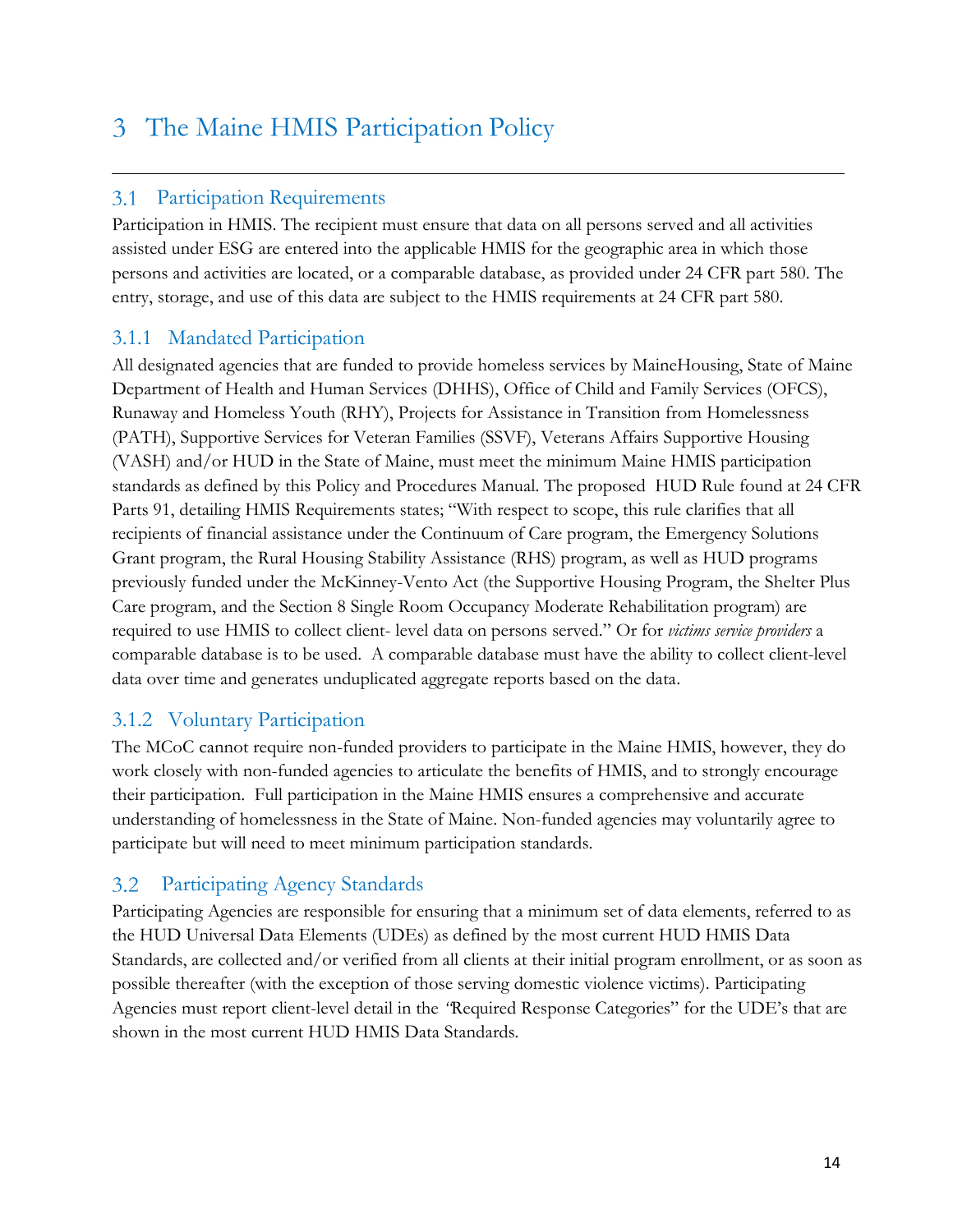| <b>HUD Universal Data Elements</b>      |                            |                                      |  |  |
|-----------------------------------------|----------------------------|--------------------------------------|--|--|
| <b>Name</b>                             | Social Security Number     | Date of Birth                        |  |  |
| Race                                    | Ethnicity                  | Gender                               |  |  |
| <b>Veteran Status</b>                   | <b>Disabling Condition</b> | Project Start Date                   |  |  |
| <b>Project Exit Date</b><br>Destination |                            | Relationship to Head of<br>Household |  |  |
| <b>Client Location</b>                  | Housing Move-In Date       | <b>Living Situation</b>              |  |  |

A separate set of Program-Specific Data Elements for client level data are required for all programs funded by State or Federal programs, including but not limited to SSVF, VASH, OFCS, DHHS, PATH, RHY, and ESHAP. These elements are defined by the most current HUD HMIS Data Standards and are collected from all clients that are served by applicable HUD-funded programs.

| <b>HUD APR Program-Specific Data Elements</b> |                          |  |  |
|-----------------------------------------------|--------------------------|--|--|
| <b>Income and Sources</b>                     | <b>Substance Abuse</b>   |  |  |
| <b>Non-Cash Benefits</b>                      | <b>Domestic Violence</b> |  |  |
| <b>Physical Disability</b>                    | <b>Services Received</b> |  |  |
| <b>Developmental Disability</b>               | <b>HIV / AIDS</b>        |  |  |
| <b>Reason for leaving</b>                     | <b>Mental Health</b>     |  |  |

These standards are already incorporated into the Maine HMIS, and can be accessed from the Maine HMIS website at: <https://mainehmis.org/> Data entry must be completed within a specific timeframe, depending on the type of program (see the attached Data Quality Plan and Best Practices Guide). The Maine HMIS uses all submitted data for analytic and administrative purposes, including the preparation of all Federal and State required reports.

#### <span id="page-14-0"></span>3.2.1 Authorized Agency Users/ End Users

- Authorized Agency Users, also referred to as End Users, must enter client-level data directly into the HMIS database. End Users have rights to access data for clients served by their Agency and use the HMIS functionality based on their user level privileges. The Agency's data is stored in the HMIS central database server, which is protected by several levels of security to prevent access from unauthorized users;
- An End User has an active license to HMIS and uses ServicePoint as their primary tool for client intake, and reporting. An End User is expected to do the following:
	- o Adhere to all of the policy and procedures outlined in the Maine HMIS Policies & Procedures;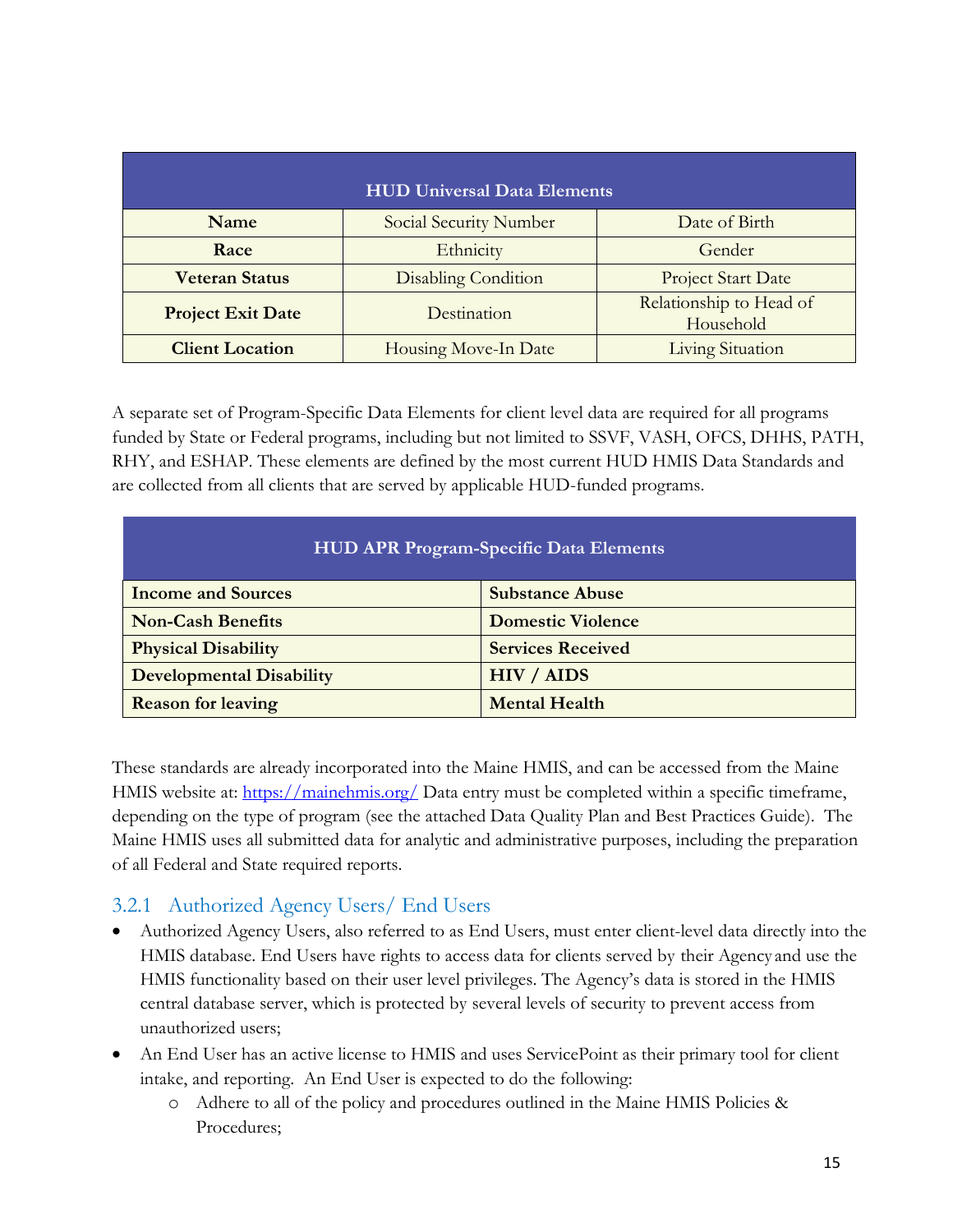- o At intake, gather the most complete and accurate information about each client and the services they need according to the workflow provided at HMIS training;
- o **Enter quality client data into HMIS in a timely and accurate manner and using the appropriate required work flow**;
- o Adhere to the data requirements set by the HMIS Team and the HMIS Participating Agency;
- o After HMIS training, pass the certification test with a score of 80% or better;
- o Meet and follow the expectations of the Agency Admins;
- o Regularly reviews data quality reports at community planning level on data entry completion, consistency with program model, and timeliness as compared to the community data quality standards;
- o At intake, gather the most complete and accurate information about each client and the services they need according to the workflow provided at HMIS training.

#### <span id="page-15-0"></span>3.2.2 Agency Administrator

Each Agency must designate at least one Agency Administrator (Agency Admin) who is the point person and specialist regarding the Maine HMIS for their agency. Some of the key roles of the Agency Admin are:

- Running HUD Universal Data Elements, Data Incongruities Reports, and other data quality reports in ART at least monthly and upon request of the Maine HMIS Team and/or the MCoC to check client data;
- Completing the Agency Administrator training;
- Informing the Maine HMIS Team of all program changes at least 5 business days prior to the change.
- Communicate and authorize personnel and security changes for End Users to the Maine HMIS Team immediately of a change; inactivating end users account when an End User leaves the agency;
- Ensure that end-users are using the correct HMIS-related forms and are following the most current Maine HMIS procedures and workflow;
- Correct any data quality issues as soon as possible and notify the Maine HMIS Team of findings and timelines for correction;
- Provide technical support by troubleshooting data and escalating unresolved issues to the Maine HMIS Team;
- Review and update HIC information in the HMIS annually;
- Attend the Maine HMIS-required meetings and conference calls;
- Resetting End Users accounts when they are locked out;
- Adhere to all of the policy and procedures outlined in the Maine HMIS Policies & Procedures.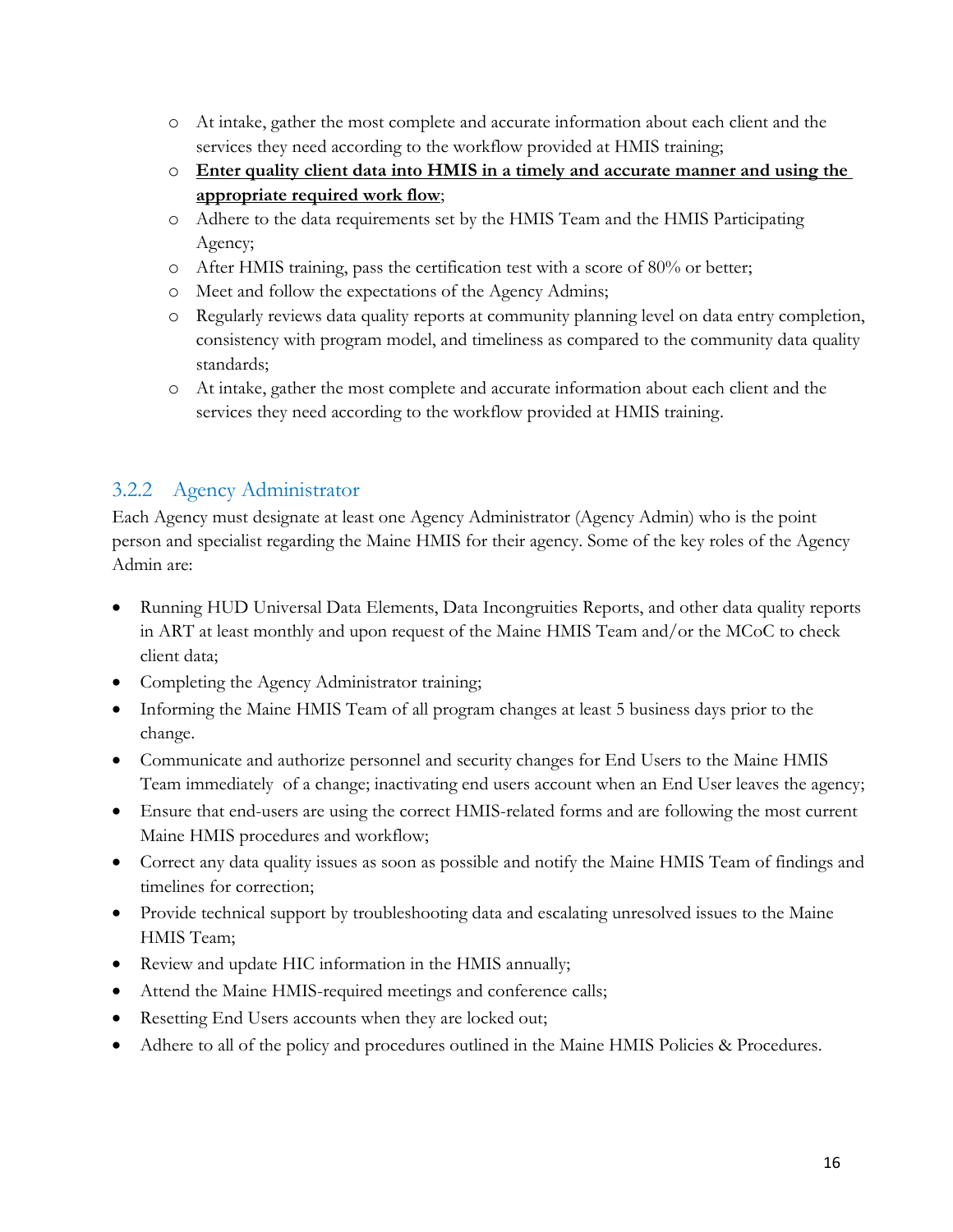## <span id="page-16-0"></span>Hardware, Connectivity and Computer Security Requirements

#### **To be in compliance with the Proposed HMIS Requirements (24 CFR Part 91) the HMIS Lead shall:**

#### <span id="page-16-1"></span>4.1 Technical Standards

§ 580.33 HMIS technical standards.

(a)In general, HMIS Leads and HMIS vendors are jointly responsible for ensuring compliance with the technical standards applicable to HMIS, as provided in this document and any supplemental notices, and for addressing any identified system or operating deficiencies promptly. Grant funds must be used only for software that meets the requirements of this part.

(b)Required functionality. The HMIS must meet all required functionality established by HUD in notice.

(c)Un-duplication requirements. An HMIS must be capable of un-duplicating client records as established by HUD in notice.

(d)Data collection requirements.

(i) Collection of all data elements. An HMIS must contain fields for collection of all data elements established by HUD in notice. For fields that contain response categories, the response categories in the HMIS must either directly match or map to the response categories defined by HUD.

(ii) Maintaining historical data. An HMIS must be able to record data from a theoretically limitless number of service transactions and historical observations for data analysis over time and assessment of client outcomes, while following Federal, state, territorial, or local data retention laws and ordinances.

(e)Reporting requirements.

(i) Standard HUD reports. An HMIS must be able to generate the report outputs specified by HUD. The reporting feature must be able to represent dates in the past for all historical and transactional data elements.

(ii)Data quality reports. An HMIS must be capable of producing reports that enable the PARTICIPATING AGENCYs and the HMIS Lead to assess compliance with local data quality benchmarks and any HUD- established data quality benchmarks.

(iii)Audit reports. An HMIS must be capable of generating audit reports to allow the HMIS Lead to review the audit logs on demand, including minimum data requirements established by HUD in notice.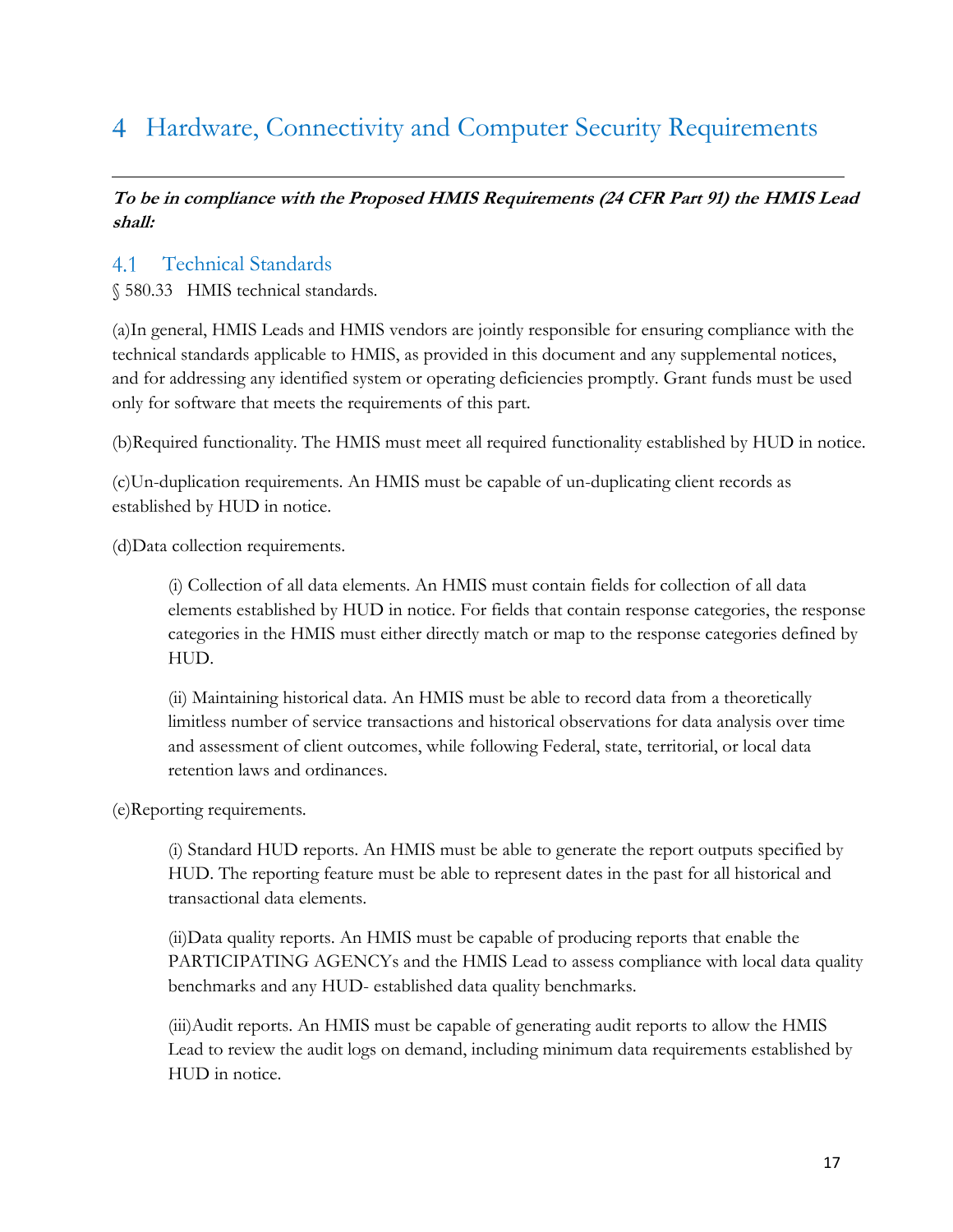#### <span id="page-17-0"></span>4.2 Workstation Specifications

#### <span id="page-17-1"></span>4.2.1 Monitor

Screen Display - 1024 x 768 (XGA)

#### <span id="page-17-2"></span>4.2.2 Processor

A Dual-Core processor is recommended. Avoid machines with single core processors, which are usually much older computers.

#### <span id="page-17-3"></span>4.2.3 Browser

ServicePoint is designed to be compatible with the newest versions of Google Chrome, Mozilla Firefox, and Apple Safari

*Browser Performance:* In the context of ServicePoint 5, there are three factors that outweigh all others: data transfer efficiency, memory management, and machine speed.

#### <span id="page-17-4"></span>4.2.4 Memory Management

Some browsers handle memory differently than others. The best practice for determining the best browser is to see if you experience any of the following issues.

#### *Effects of poor memory management*:

Your overall system performance may degrade.

Your browser may suddenly seem to completely stop working. Blank pages may appear or certain page components won't work.

Your browser may run more and more slowly.

What to do:

If you suspect that you may have poor browser memory management, try updating your browser to a more recent version before switching to a different brand of browser. More than likely, any major issue will have been fixed with a more current release. If you still have issues, try switching to one of the other 3 major browsers. If you need help updating your browser, contact your IT Department.

#### <span id="page-17-5"></span>4.2.5 Machine Speed

Avoid machines with single core processors, which are usually much older computers. If your computer is a single-core machine operating at less than 2 GHZ, and you are not content with its performance:

Switch to one of the fastest browsers. Chrome is recommended, Firefox is a good alternate; Internet Explorer versions 8, 9 and 10 are acceptable (see below for information regarding Internet Explorer version 11).

Run no unnecessary programs while using ServicePoint.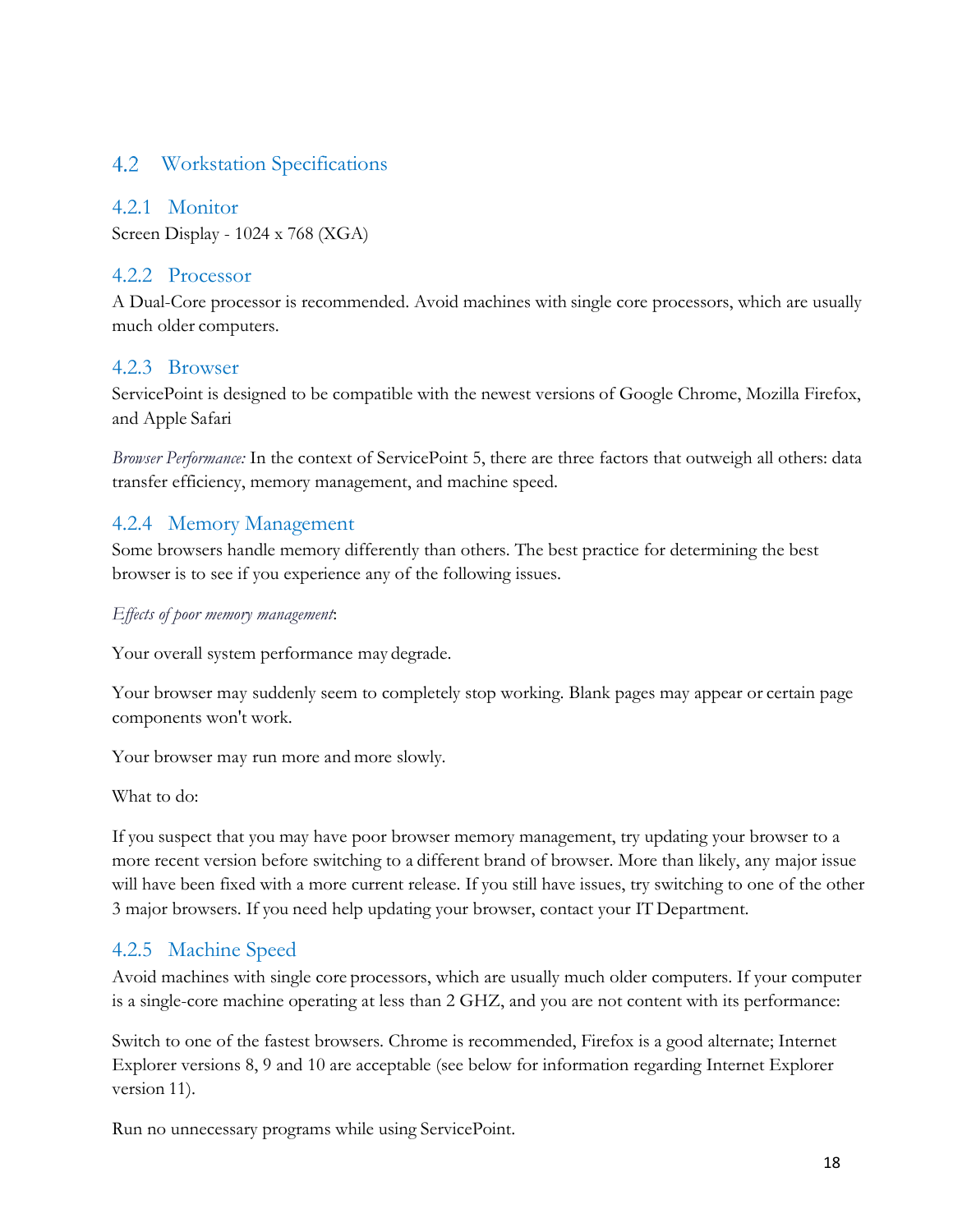Monitor your CPU usage in Task Manager. If it is frequently at 100%, you need a more capable machine.

Think about getting more RAM. But before you buy enough RAM to max out your computer, consider replacing your old computer with a new or used dual-core machine. Even an old dual core tends to outperform a fully- upgraded, single-core in ServicePoint 5. Buying a used computer may actually cost less than buying a gigabyte or two of obsolete RAM for an older machine.

#### <span id="page-18-0"></span>4.2.6 Art Users

ART only supports Java 7 release 7 (32 bit). Any higher versions of Java are not currently supported. We do not recommend the 64 bit version of Java because Chrome is a 32 bit only browser and the 64 bit version of Java does not function in Chrome.

#### <span id="page-18-1"></span>4.2.7 Internet Connectivity

Participating Program must have Internet connectivity for each workstation accessing the HMIS. To optimize performance, all agencies are encouraged to secure a high speed Internet connection with a cable modem, DSL, FiOS, or T1 line.

### <span id="page-18-2"></span>4.2.8 Security Hardware/Software

All workstations accessing the HMIS need to be protected by a Firewall. If the workstations are part of an Agency computer network, the Firewall may be installed at a point between the network and the Internet or other systems rather than at each workstation. Each workstation also needs to have antivirus and anti-spyware programs in use and properly maintained with automatic installation of all critical software updates.

Good examples of anti-virus software include McAfee and Symantec (Norton) Security systems, among others.

### <span id="page-18-3"></span>4.2.9 Agency Workstation Access Control

Access to the HMIS will be allowed only from computers specifically identified by the Participating Agency's Executive Director or authorized designee and The HMIS Agency Administrator. Laptop computers will require an additional security statement indicating that they will not be used for unauthorized purposes from unauthorized locations. Access to these workstations will be controlled through both physical security measures and a password. Each Agency's HMIS Agency Administrator will determine the physical access controls appropriate for their organizational setting based on the HMIS security policies, standards and guidelines.

Each workstation, including laptops used off-site, should have appropriate and current firewall, and virus protection as specified above, see *Section 6.1.8 Security Hardware/Software.* Devices must only access secured, password- protected Wi-Fi with non-public access.

#### 4.2.9.1 Access to Maine HMIS ServicePoint from an authorized Home Office

MaineHousing and other participants in the Maine HMIS who have written and enforced work-at-home policies may authorize home office locations as authorized agency location for Maine HMIS ServicePoint use given the home office location is structured to assure that viewing of client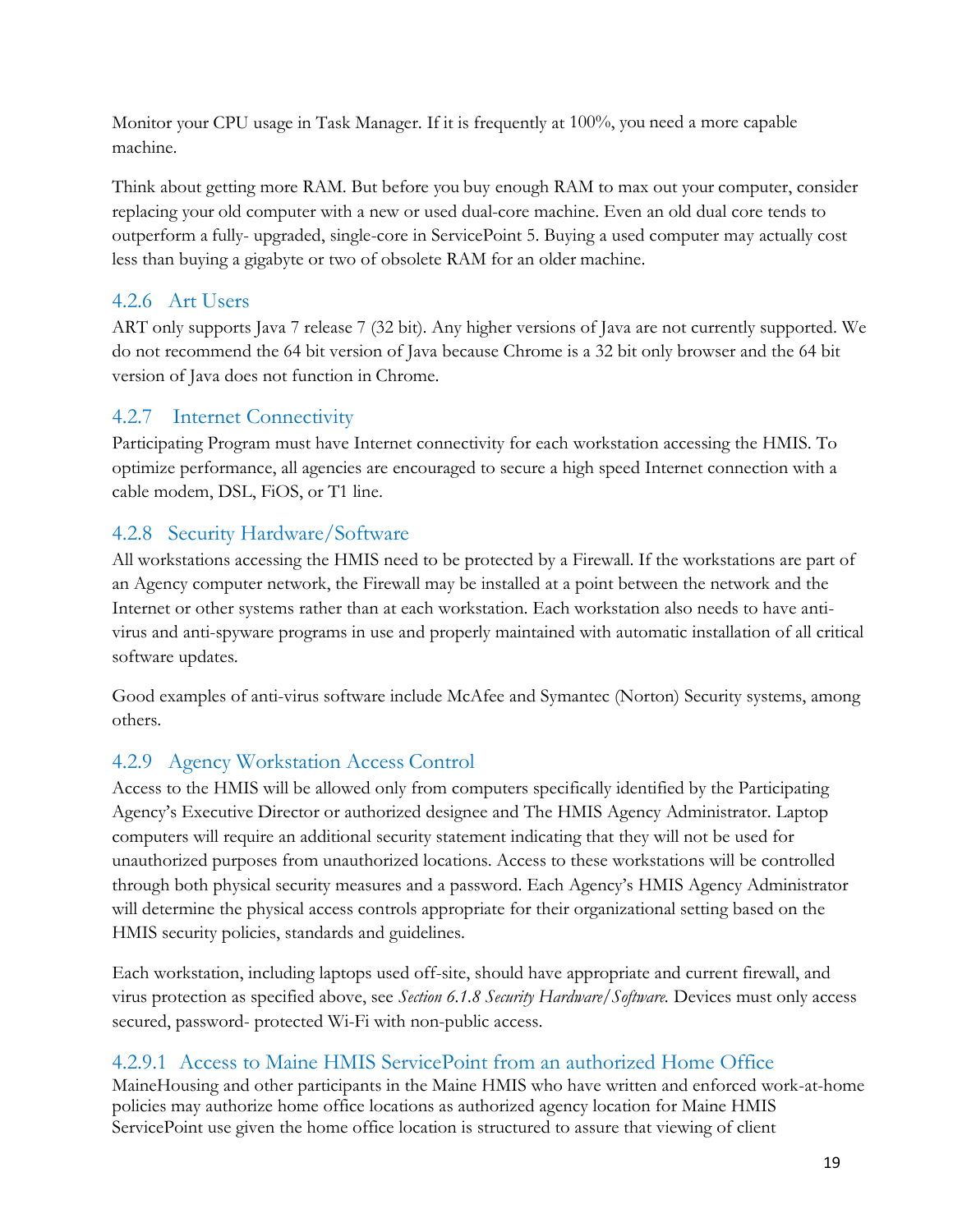information by unauthorized persons does not happen. A signed copy of work at home authorization and the related work at home policy should be on file at the MaineHousing HMIS office for anyone who works with ServicePoint from a home office setting.

## <span id="page-19-0"></span>5 The Maine HMIS Training Requirements

### <span id="page-19-1"></span>5.1 Eligible Users

Each Participating Agency shall authorize use of the HMIS only to users who need access to the system for data entry, editing of client records, viewing of client records, report writing, administration or other essential activity associated with carrying out Participant Agency responsibilities.

#### <span id="page-19-2"></span>5.1.1 Setting up a New HMIS End User

It is the responsibility of the Agency Administrator to contact the HMIS Team when a new user starts and access to the HMIS and related training is required.

The agency will email an "HMIS User Agreement" form to the HMIS Help Desk at [HMIShelp@mainehousing.org,](mailto:HMIShelp@mainehousing.org) requesting access to the HMIS/ServicePoint. The Help Desk will acknowledge receiving the "HMIS User Agreement" that can be found here: [https://mainehmis.org/training.](https://mainehmis.org/training)

#### 5.1.1.1 New End User Training Requirements

All Agency Admins and End Users will be trained, either in person, or using the online Learning Management System (LMS), Bridge. For each training course, End Users will be required to pass the associated quiz. When the Maine HMIS verifies the End User has passed the test (with a grade of 80% or higher), their HMIS account will be set up and the End User will receive a 'Welcome to Maine HMIS!' email with further instructions to obtain their HMIS credentials so they can access ServicePoint.

The HMIS Lead Agency shall authorize use of the HMIS only to End Users who need access to the system for technical administration of the system, report writing, data analysis and report generation, back-up administration or other essential activity associated with carrying out central server responsibilities.

The HMIS Help Desk will assist in enrolling in Bridge. Bridge is the LMS the Maine HMIS will be using for online new user and program specific trainings found at [https://mainehousing.bridgeapp.com.](https://mainehousing.bridgeapp.com/) Agencies should be aware that Bridge emails may be filtered to spam or junk folders.

#### <span id="page-19-3"></span>Agency Administrator Training 5.2

After completing End User training, each new Agency Administrator must complete an additional Admin training session. This session will include how to configure and manage an Agency's programs and users in the HMIS. Agency Administrators will participate in subsequent training sessions as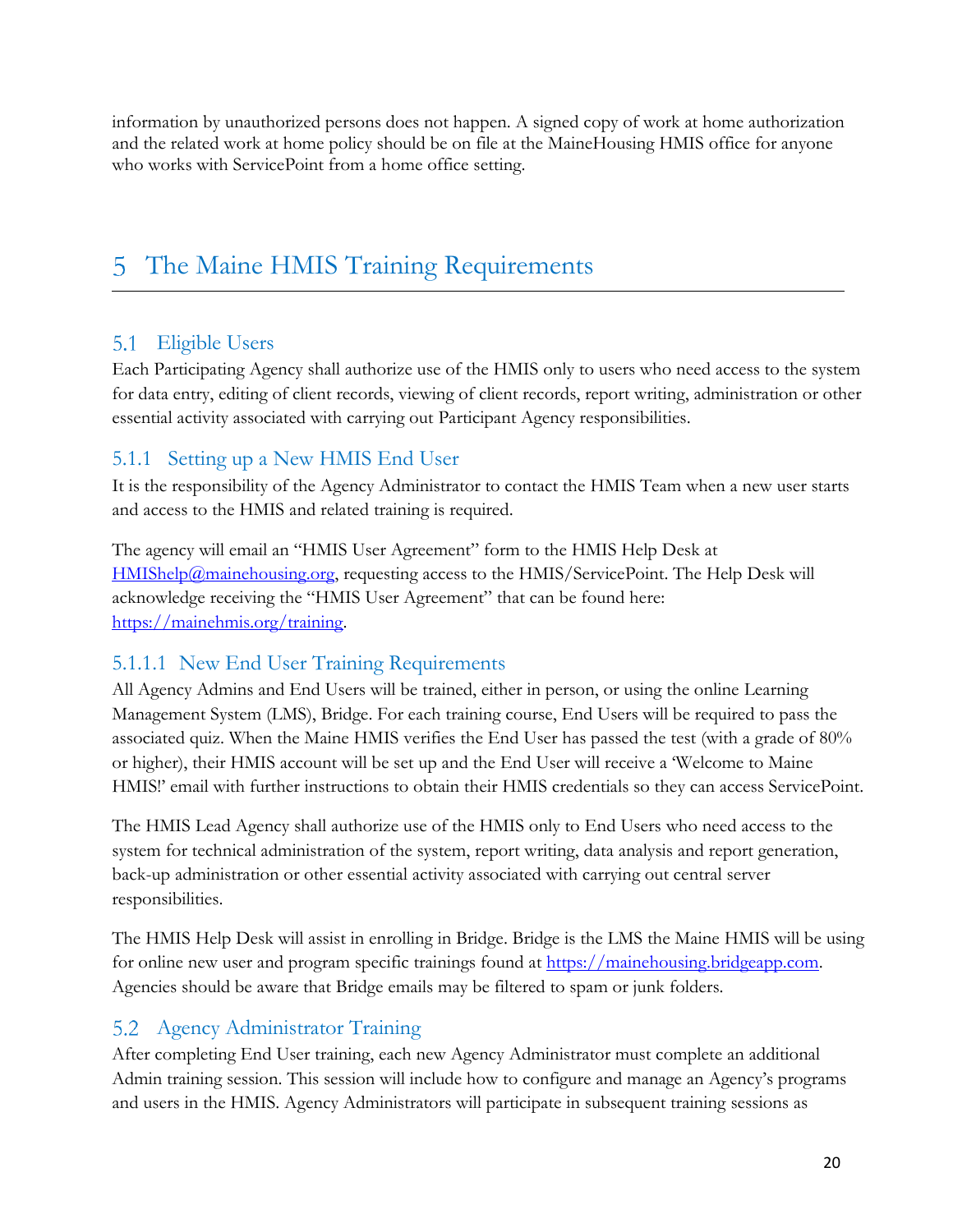designated by the Maine HMIS Lead Agency, such as running the MCoC APR, LSA, HIC, CAPER and/or other project reports.

### <span id="page-20-0"></span>5.3 Reports Training

Reports training for Agency Administrators and other interested users will be made available as needed. This training will include how to use existing canned reports in ServicePoint and also include opportunities for training on the Advanced Reporting Tool (ART).

The Maine HMIS Team strongly encourages Participating Agencies to run their own data quality reports and APR report monthly so that Participating Agencies can monitor their own data quality and become more effective in serving clients across the Continuum.

### <span id="page-20-1"></span>5.3.1 Agency Admins & End User Requirements

Prior to being trained and granted a username and password, users must sign the HMIS User Policy Agreement. This agreement acknowledges receipt of a copy of as well as a pledge to comply with the Agency's Privacy Notice.

#### **Agency Admins and End Users must be aware of the sensitivity of client-level data and must take appropriate measures to prevent its unauthorized disclosure. Administrators and End Users are responsible for protecting institutional information to which they have access and for reporting security violations.**

Agency Admins and End Users must comply with all policies and standards described in the following documents:

- The Agency Participation Agreement;
- User Policy and Agreement;
- The Maine HMIS Governance Model;
- The Maine HMIS Data Quality Plan and Best Practices Guide;
- HUD HMIS Data Standards Manual

#### **Users are accountable for their actions and for any actions undertaken with their username and password.**

Agency Admins must ensure that users have received adequate training prior to being given access to the HMIS database. If any user leaves the Agency or no longer needs access to the HMIS, the Agency Administrator is responsible for **immediately notifying the HMIS Team** *at*  **[HMIShelp@mainehousing.org](mailto:HMIShelp@mainehousing.org)** so that the user's access can be terminated.

Volunteers have the same user requirements as paid staff. They must have an individual user account, go through the same training, and have the same confidentiality and privacy documents signed and on file with the Participating Agency they are serving.

The Executive Director or authorized designee is responsible for ensuring that the Agency Admin and End Users understands and comply with all applicable HMIS policies and procedures.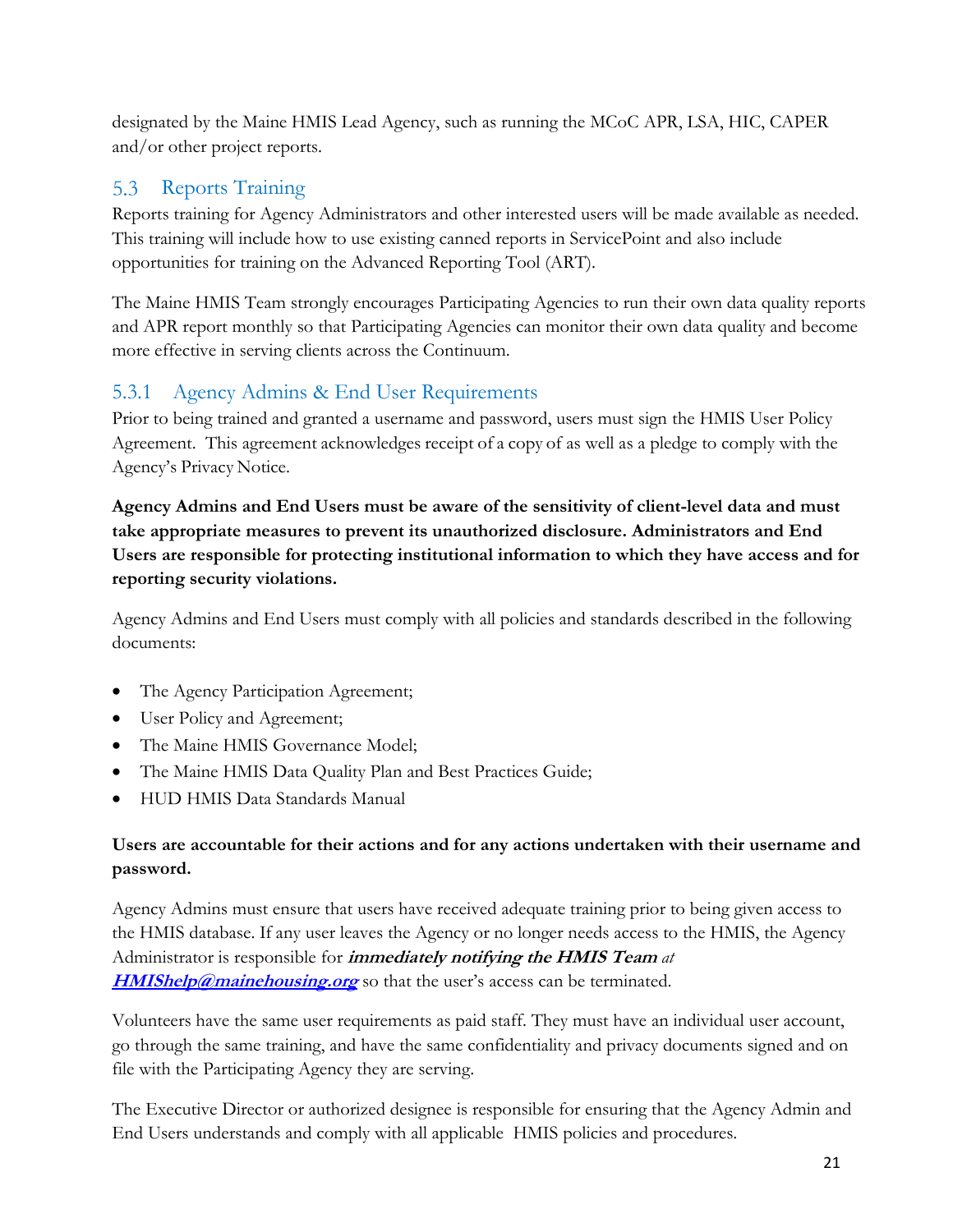#### <span id="page-21-0"></span>5.3.2 User Licenses

User licenses are provided to Participant Agencies as determined by the Lead Agency.

## <span id="page-21-1"></span>The HMIS Agency Implementation

#### <span id="page-21-2"></span>6.1 Setting up a New HMIS Agency

If your agency would like to participate in the Maine HMIS, the Agency Participation Agreement is the first form you will need to complete. The agreement covers the areas of: terms of use, training and technical assistance, confidentiality, security, and access to data. This agreement should be signed by an official who is authorized to enter into contractual agreements on your agency's behalf.

After your agency has agreed to participate in Maine HMIS you will need to complete the HMIS Agency Information Form. This form tells us about the types of housing and services that your agency provides as well as contact information. You will also need to complete the Agency Administrator Agreement, these will assist the Maine HMIS administrators when configuring your agency in HMIS.

Your agency will also need to complete a Maine Annual Homeless Housing Inventory Form. Once your agency is set up in HMIS, all users must read, acknowledge and sign the HMIS Service Point User Policy, Responsibilities Statement, Code of Ethics and Request for Training before they are allowed access to the HMIS system. In addition to the signed form, assigned training courses must be completed.

It is recommended that agencies retain a copy of this Maine HMIS Policies and Procedures Manual for reference. Prior to setting up a new Participant Agency within the Maine HMIS database, the Maine HMIS Lead Agency will:

Verify that the required documentation has been correctly executed and submitted or viewed on site, including:

- Agency Participation Agreement
- HMIS Agency Information Form
- Maine Annual Homeless Housing Inventory Form
- HMIS Service Point User Policy, Responsibilities Statement, Code of Ethics and Request for Training
- Maine HMIS Policies and Procedures Manual
- Maine HMIS Governance Model document
- HMIS Agency Administrator Agreement

Follow the HMIS naming conventions (Agency name: Project).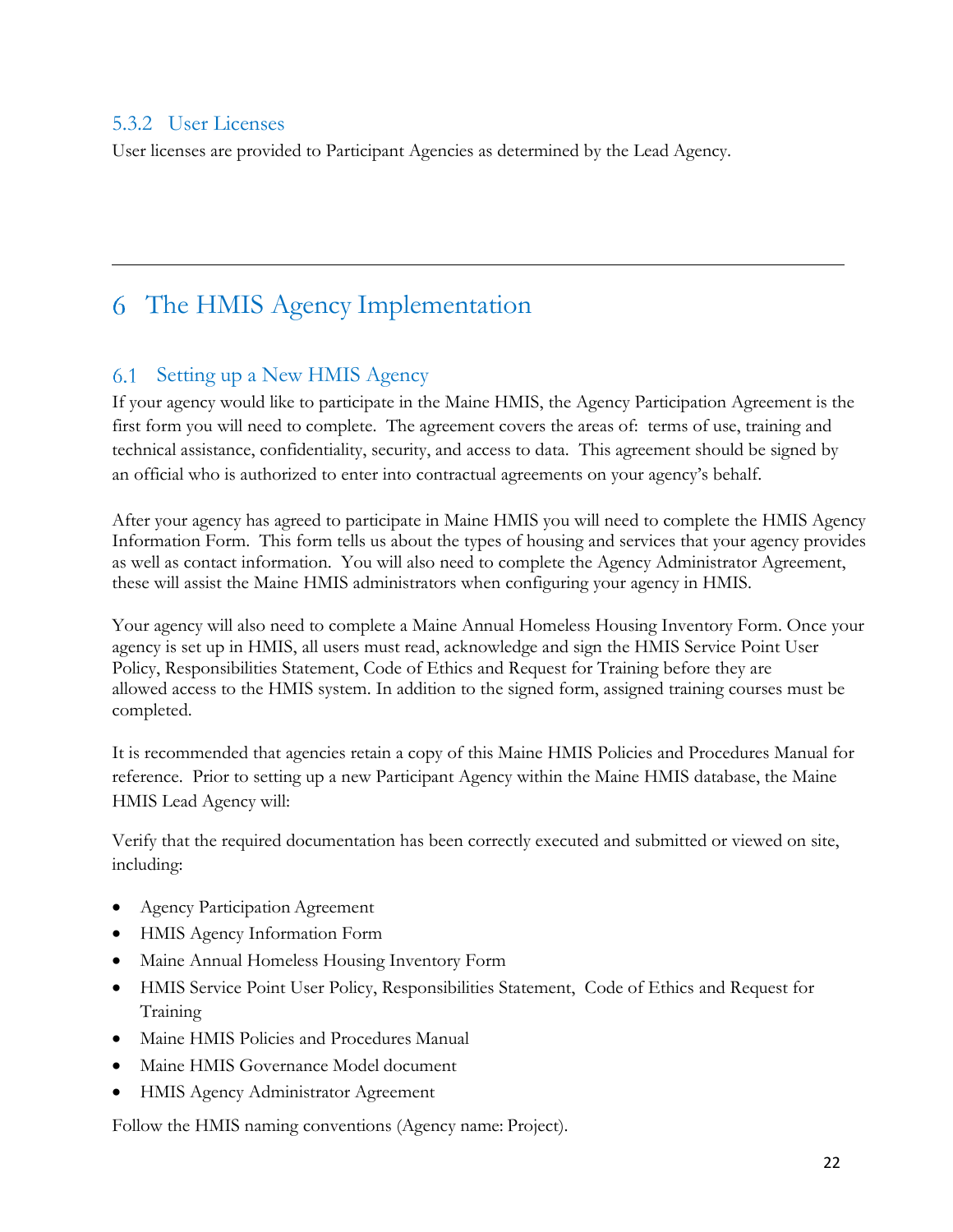#### <span id="page-22-0"></span>Enforcement Mechanisms

The Lead Agency will investigate all potential violations of any security protocols. Any Agency Admin or End User found to be in violation of security protocols will be sanctioned.

Sanctions may include, but are not limited to:

- A formal letter of reprimand to the MaineHousing Security Compliance Auditor, MCoC Board, and the Agency Executive Director;
- Suspension or Revocation of Agency Access if serious or repeated violation(s) of Maine HMIS Policies and Procedures occur by Agency Admins and/or End Users.

#### <span id="page-22-1"></span>Agency Information Security Protocol Requirements

At a minimum, Participating Agencies must develop rules, protocols or procedures to address the following:

- Policies in the event of a HIPPA breach;
- Internal Agency procedures for complying with the HMIS confidentiality and security requirements and provisions of other HMIS client and Agency agreements;
- Posting a sign in the areas of client intake that explains generally the reasons; for collecting personal information; Appropriate assignment of user accounts;
- Preventing user account sharing;
- Protection of unattended workstations;
- Protection of physical access to workstations where employees are accessing the HMIS;
- Safe storage and protected access to hardcopy and digitally generated client records and reports with identifiable client information;
- Proper cleansing of equipment prior to transfer or disposal (i.e. disk shredding);
- Procedures for regularly auditing compliance with the Participating Agency's information security protocol.

#### **NOTE: If an Agency is not in compliance with these protocols, they risk losing funding.**

#### <span id="page-22-2"></span>User Access Levels

All the HMIS users must be assigned a designated user access level that controls the level and type of access the user will have within the system. Each user will only have access to client-level data that is collected by their own Agency unless they participate in Data Sharing.

#### <span id="page-22-3"></span>**6.5** Security Standards

To be in compliance with the Proposed HMIS Requirements (24 CFR Part 91) the HMIS Lead shall:

580.35 HMIS security standards.

(a)In general. Security standards, as provided in this section, are directed to ensure the confidentiality, integrity, and availability of all HMIS information; protect against any reasonably anticipated threats or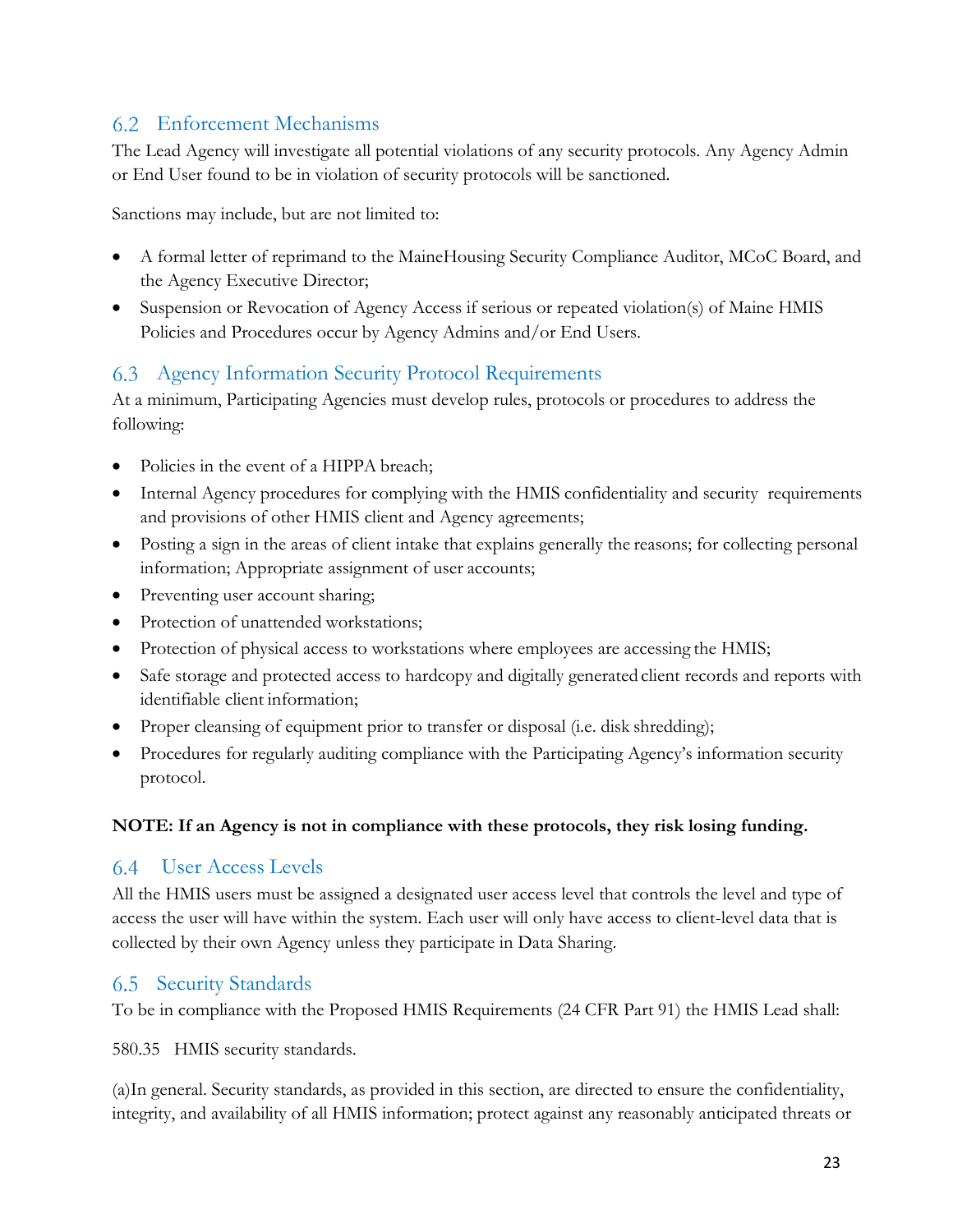hazards to security; and ensure compliance by end users. Written policies and procedures must comply with all applicable Federal law and regulations, and applicable state or local governmental requirements.

(b)System applicability. All HMIS Leads, Participating Agencies, and HMIS vendors must follow the security standards established by HUD in notice.

(c)Security management.

(i) Security plan. All HMIS Leads must develop a HMIS security plan, which meets the minimum requirements for a security plan as established by HUD in notice, and which must be approved by the Continuum of Care.

(ii) Timeline for implementation. The HMIS Lead must submit the security plan to the Continuum of Care for approval within 6 months of [effective date of final rule to be inserted at final rule stage]. The HMIS Lead and Participating Agency's must implement all administrative, physical, and technical safeguards within 6 months of the initial approval of the security plan. If one or more of these standards cannot be implemented, the HMIS Lead must justify the implementation delay and produce a plan of action for mitigating the shortfall, and develop milestones to eliminate the shortfall over time.

(d)Administrative safeguards. The administrative actions, policies, and procedures required to manage the selection, development, implementation, and maintenance of security measures to protect HMIS information must, at a minimum, meet the following:

(e)Security officer. Each HMIS Lead and each Participating Agency must designate an HMIS security officer to be responsible for ensuring compliance with applicable security standards. The HMIS Lead must designate one staff member as the HMIS security officer.

(f)Workforce security. The HMIS Lead must ensure that each Participating Agency conduct criminal background checks on the HMIS security officer and on all administrative users. Unless otherwise required by HUD, background checks may be conducted only once for administrative users.

(g)Security awareness training and follow-up. The HMIS Lead must ensure that all users receive security training prior to being given access to the HMIS, and that the training curriculum reflects the policies of the Continuum of Care and the requirements of this part. HMIS security training is required at least annually.

(h)Reporting security incidents. Each HMIS Lead must implement a policy and chain of communication for reporting and responding to security incidents, including a HUD-determined predefined threshold when reporting is mandatory, as established by HUD in notice.

(i)Disaster recovery plan. The HMIS Lead must develop a disaster recovery plan, which must include at a minimum, protocols for communication with staff, the Continuum of Care, and Participating Agencies and other requirements established by HUD in notice.

(j)Annual security review. Each HMIS Lead must complete an annual security review to ensure the implementation of the security requirements for itself and Participating Agencies. This security review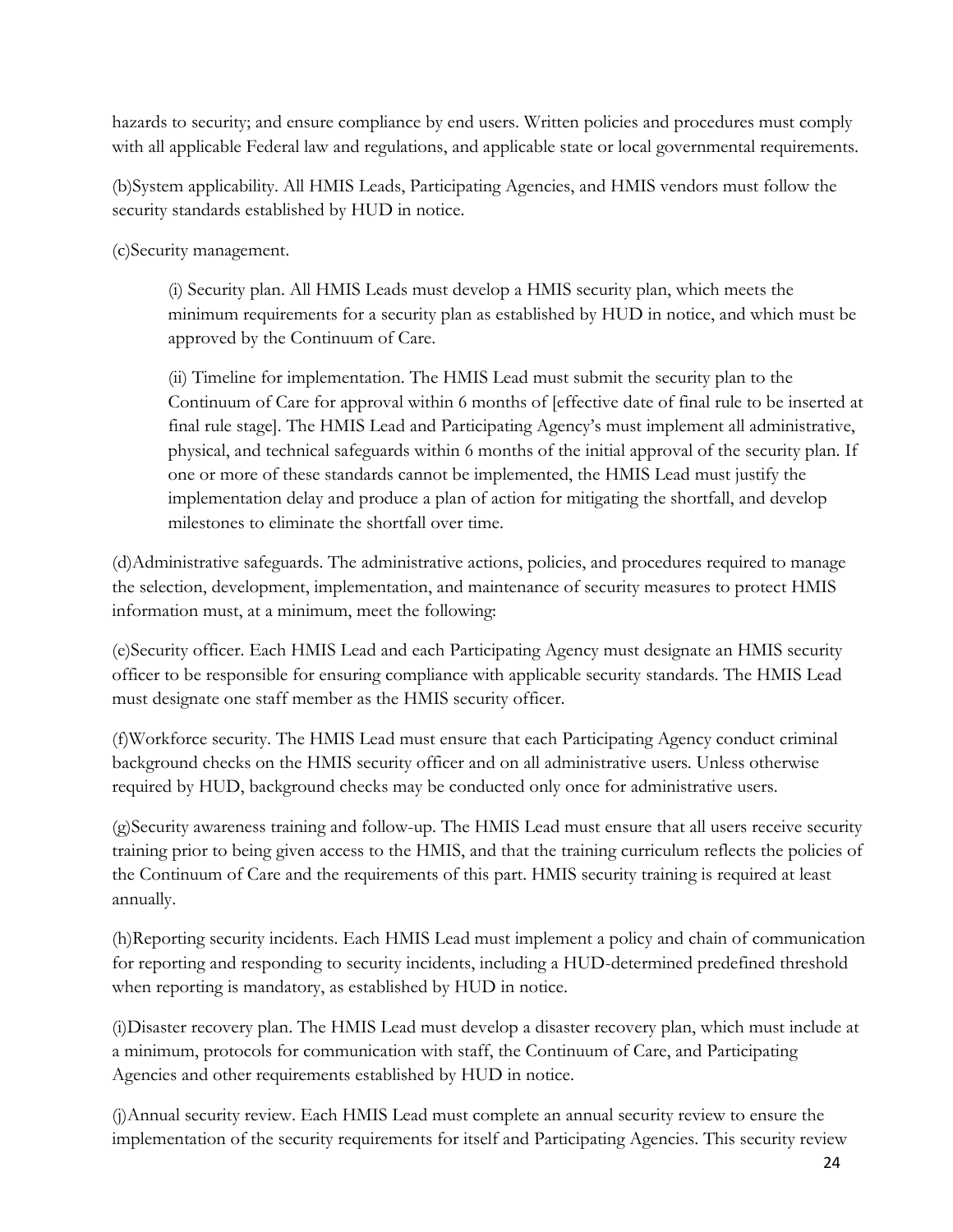must include completion of a security checklist ensuring that each of the security standards is implemented in accordance with the HMIS security plan.

(k)Contracts and other arrangements. The HMIS Lead must retain copies of all contracts and agreements executed as part of the administration and management of the HMIS or required to comply with the requirements of this part.

(l)Physical safeguards. The HMIS Lead must implement physical measures, policies, and procedures to protect the HMIS.

(m)Technical safeguards. The HMIS Lead must implement security standards establishing the technology that protects and controls access to protected electronic HMIS information, and outline the policy and procedures for its use.

### <span id="page-24-0"></span>Data Quality Standards

§ 580.37 Data quality standards and management.

To be in compliance with the Proposed HMIS Requirements (24 CFR Part 91) the HMIS Lead shall:

(a)In general. The data quality standards ensure the completeness, accuracy, and consistency of the data in the HMIS. The Continuum of Care is responsible for the quality of the data produced.

(b)Definitions. For the purpose of this section, the term:

(i)HMIS participating bed means a bed on which required information is collected in an HMIS and is disclosed at least once annually to the HMIS Lead in accordance with the requirements of this part.

(ii)Lodging project means a project that provides overnight accommodations.

(iii)Non-lodging project means a project that does not provide overnight accommodations.

(c)Data quality benchmarks. HMIS Leads must set data quality benchmarks for Participating Agencies. Benchmarks must include separate benchmarks for lodging and non-lodging projects. HMIS Leads must establish data quality benchmarks, including minimum bed coverage rates and service-volume coverage rates, for the Continuum(s) of Care. HMIS Leads may establish different benchmarks for different types of projects (e.g., emergency shelter projects, permanent housing projects) based on population.

(i) For the purpose of data quality, the bed coverage rate measures the level of lodging project providers' participation in a Continuum of Care's HMIS.

(ii) The bed coverage rate is calculated by dividing the number of HMIS participating by the total number of year-round beds in the geographic area covered by the Continuum of Care.

(iii) Bed coverage rates must be calculated separately for emergency shelter, safe haven, transitional housing, and permanent housing.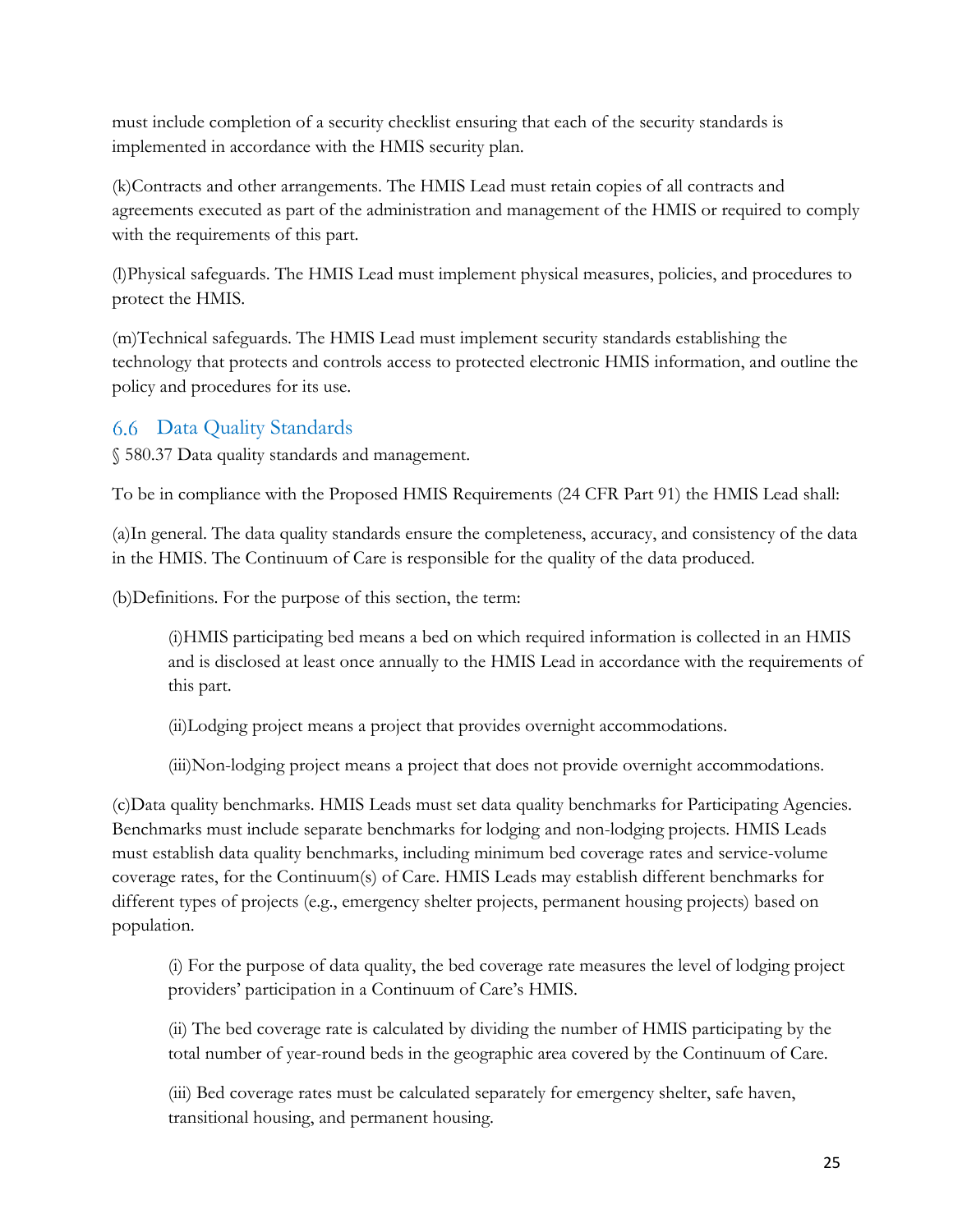(iv) Bed coverage rates must be calculated for each comparable database.

(d)For the purpose of data quality, the service-volume coverage rate measures the level of non-lodging project participation in a Continuum of Care's HMIS.

(i)Service-volume coverage is calculated for each HUD-defined category of dedicated homeless non-lodging projects, such as street outreach projects, based on population.

(ii)The service-volume coverage rate is equal to the number of persons served annually by the projects that participate in the HMIS divided by the number of persons served annually by all Continuum of Care projects within the HUD-defined category.

(iii)Service-volume rates must be calculated for each comparable database.

(e)Data quality management. (1) Data quality plan. All HMIS Leads must develop and implement a data quality plan, as established by HUD in notice.

(f)The HMIS must be capable of producing reports required by HUD to assist HMIS Leads in monitoring data quality.

#### <span id="page-25-0"></span>Maintaining and Archiving

To be in compliance with the Proposed HMIS Requirements (24 CFR Part 91) the HMIS Lead shall:

580.41 Maintaining and archiving data.

(a)Maintaining data. Applicable program regulations establish the length of time that records must be maintained for inspection and monitoring to determine that the recipient has met the requirements of the program regulations.

(b)Archiving data. Archiving data means the removal of data from an active transactional database for storage in another database for historical, analytical, and reporting purposes. The HMIS Lead must follow archiving data standards established by HUD in notice, as well as any applicable Federal, state, territorial, local, or data retention laws or ordinances.

## <span id="page-25-1"></span>HMIS Client Data Policies and Procedures

#### <span id="page-25-2"></span> $7.1$ Client Notification Policies and Procedures

The Maine HMIS and the MCoC have prepared standard documents for the HMIS release of information: the Maine HMIS Authorization for Disclosure Information Form. All written consent forms must be stored in a client's file for record keeping and auditing purposes. Forms are located on the HMIS website [https://maineHMIS.org/](https://mainehmis.org/)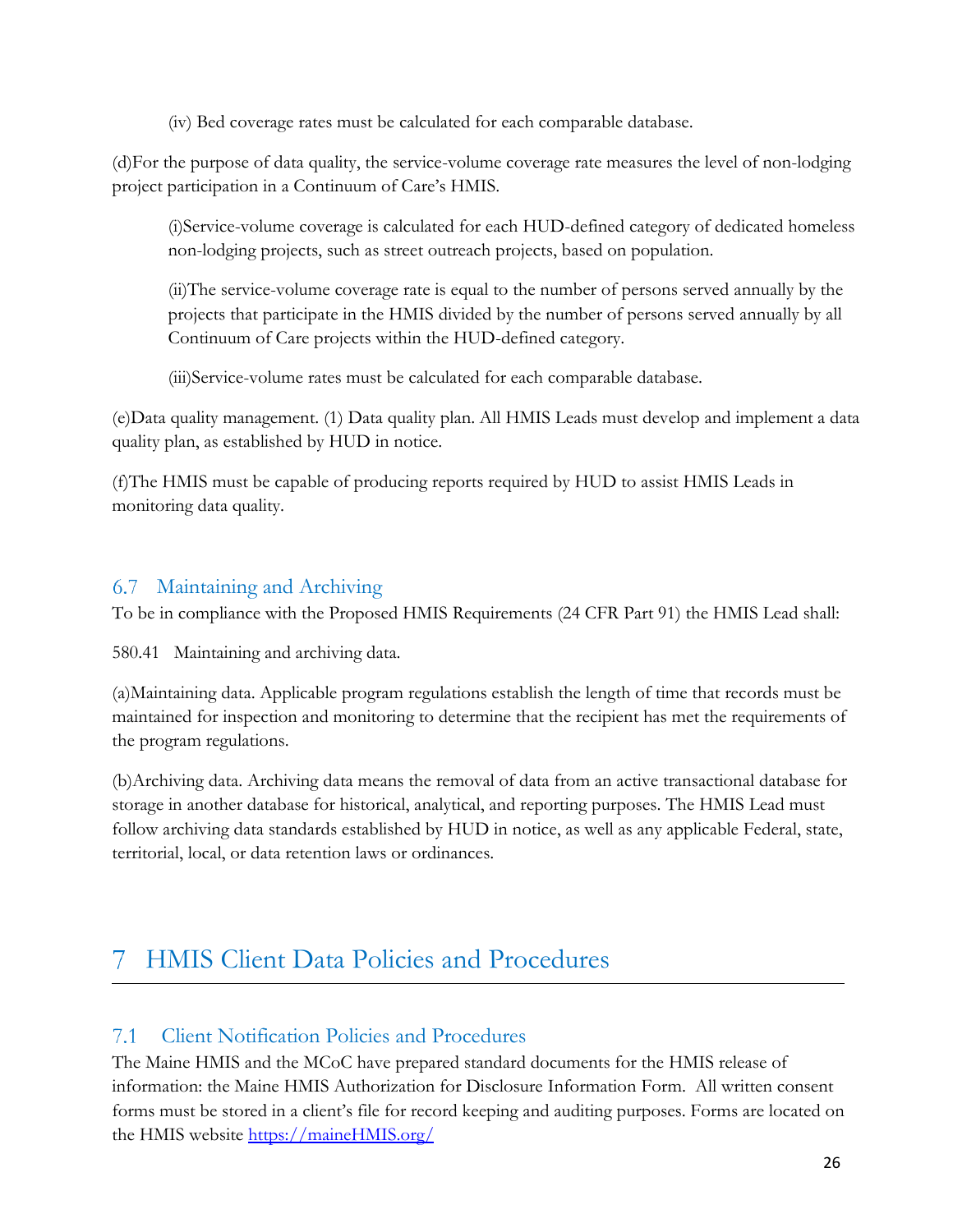By participating in the Maine HMIS, agencies and users agree to high standards of confidentiality and to seek explicit authority and permission from clients for release of any identifiable client information.

The client has the right to have access to their own data.

A Release of Information form must be signed by a client (even to low-barrier shelters) before any protected personal information can be shared.

The signed copy of the Agency Participation Agreement will have to be in place and on file at MaineHousing prior to sharing of information across agencies within the Maine HMIS.

All agencies participating in the Maine HMIS will be required to follow all current data security practices detailed in this document, and adhere to ethical data use standards, regardless of the location where agency users connect to the HMIS.

The client will have access to view, or keep a printed copy of, his or her own records contained in the HMIS.

The participating agencies and MaineHousing reserve the right, granted under federal and state statutes, to charge a fee to cover reasonable costs for the retrieval and printing of such client information.

A privacy notice shall be prominently displayed in the program offices where intake occurs. The content of this privacy notice shall be in accordance with the HMIS Privacy Standards in: Federal Register / Vol. 69, No. 146 / Friday, July 30, 2004 and any other applicable standards.

### <span id="page-26-0"></span>Accountability for the Maine HMIS Policy

Participating Agencies must establish a regular process of training users on the Maine HMIS policies and procedures outlined in this manual, regularly auditing that the policy is being followed by Agency staff (including employees, volunteers, affiliates, contractors and associates), and receiving and reviewing complaints about potential violations of the policy.

### <span id="page-26-1"></span>HMIS Data Quality Policies and Procedures

The Maine HMIS has prepared the following data quality document that outlines the data quality policies and procedures, Maine Data Quality Plan and Best Practices Guide this document is available at https://mainehmis.org.

#### <span id="page-26-2"></span>The HMIS Data Access Control Policies 8

### <span id="page-26-3"></span>8.1 User Accounts

Agency Administrators are responsible for managing user accounts for their Agency. They must follow the procedures documented in *Section 3,* for user account set-up including verification of eligibility, the appropriate training, and the establishment of appropriate user type. The assigned user type will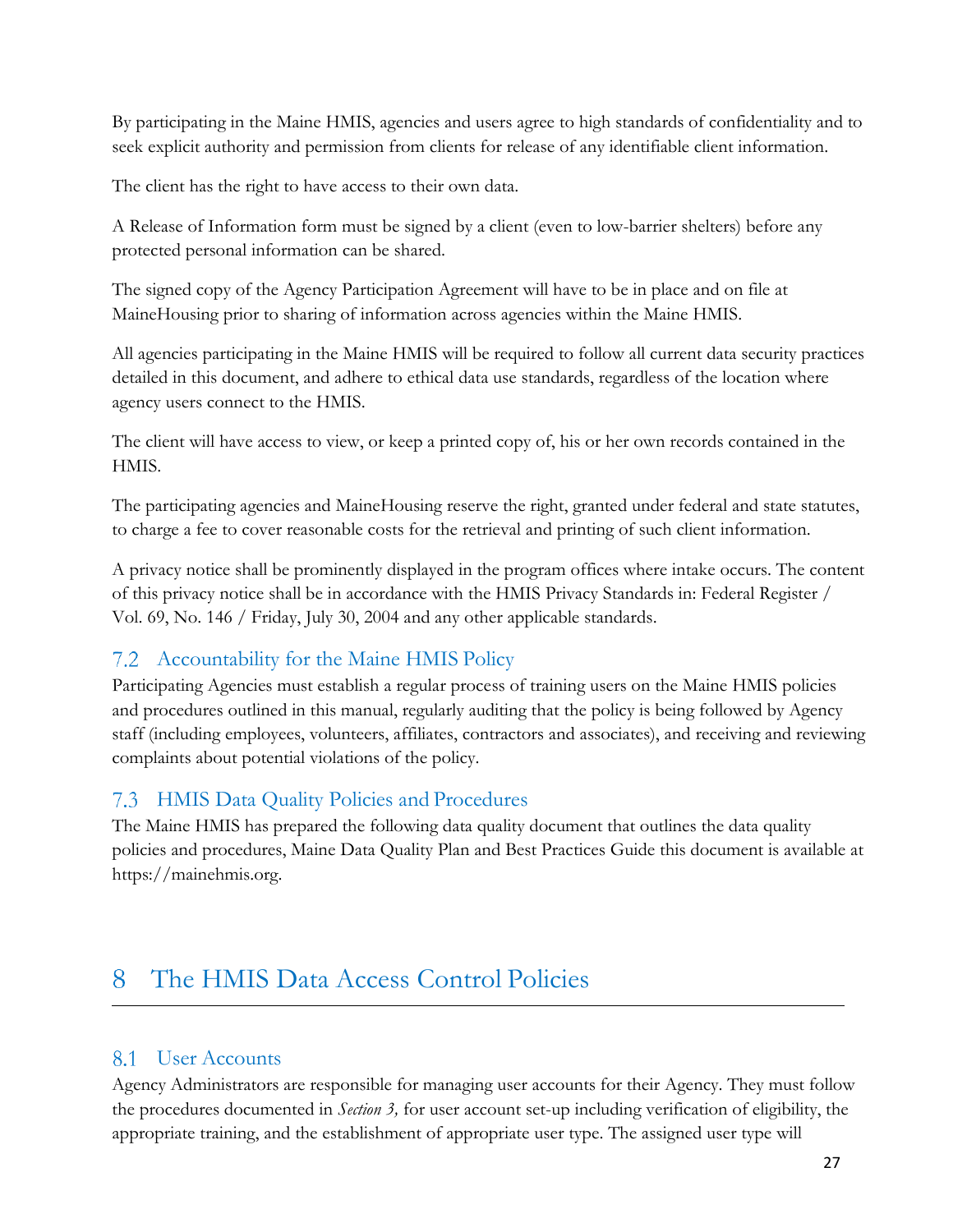determine each user's individual access level to data, and Agency Administrators must regularly review user access privileges.

The Agency Administrator is responsible for inactivating users in the system. They should inactivate the user immediately upon that user's departure from any position with access to the HMIS. Agency Administrators are required to notify the HMIS team immediately upon inactivation.

### <span id="page-27-0"></span>User Passwords

Each user will be assigned a unique identification code (User ID), preferably the first initial and last name of the user.

A temporary password will be automatically generated by the system when a new user is created. The Maine HMIS Lead Agency will communicate the system-generated password to the user. The user will be required to establish a new password upon their initial login. This password will need to be changed every 45 days. A password cannot be used again until another password has expired. Passwords should be between 8 and 50 characters long, contain at least two numbers, and should not be easily guessed or found in a dictionary. The password format is alphanumeric and is case-sensitive. Users are prohibited from sharing passwords, even with supervisors.

#### <span id="page-27-1"></span>Password Reset

Users are able to reset their own passwords using the "Forgot Password" link on the ServicePoint logon page. The Agency Administrator and the Maine HMIS Lead Agency have the ability to temporarily reset a password. If an Agency Administrator needs to have his/her password set, they will need to email the HMIS Lead at  $HMIShelp@mainehousing.org$ .

#### <span id="page-27-2"></span>8.4 System Inactivity

Users must log off from the HMIS application and their workstation if they leave their workstation. Also, HUD requires password-protected screen-savers on each workstation. If the user is logged onto a workstation and the period of inactivity on that workstation exceeds 30 minutes, the user will be logged off the system automatically.

### <span id="page-27-3"></span>8.5 Unsuccessful Login

If a user unsuccessfully attempts to log in three times, the User ID will be "locked out", their access permission will be revoked. They will be unable to regain access until their User ID is reactivated by the Agency Administrator or Maine HMIS Lead Agency. They will need to email the HMIS Lead at [HMIShelp@mainehousing.org.](mailto:HMIShelp@mainehousing.org)

## <span id="page-27-4"></span>The HMIS Data Ownership Policies

The client has the right to view and have corrections made on their own data. In the event that the relationship between the Maine HMIS and a Participating Agency is terminated, Participating Agency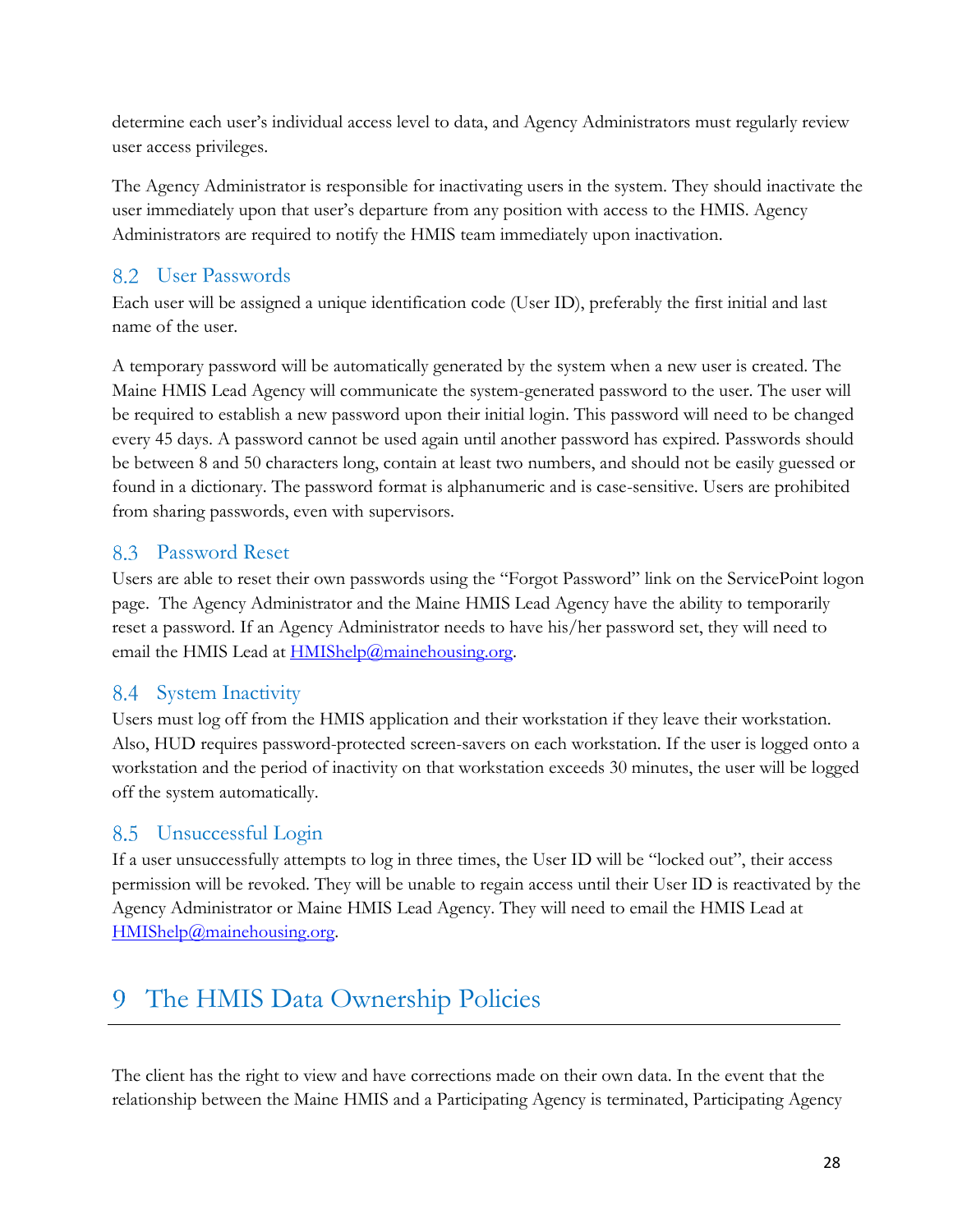access is terminated. If another program is assuming the program administration then the data migrates to the new program (fees may apply).

#### <span id="page-28-0"></span>The HMIS Data Use and Disclosure Policies and Procedures

Each of the HMIS Participating Agencies must comply with use and disclosure standards, as outlined in the *HUD HMIS Data Standards Manual.* The most current HUD data standards document can be found on the Maine HMIS website [https://mainehmis.org/.](https://mainehmis.org/)

#### <span id="page-28-1"></span>9.1.1 Data Release Criteria

The HMIS client data will be released only in aggregate, for any purpose beyond those specified in *Section 12 (c) THE HMIS Data Use and Disclosure Policies and Procedures*, according to the criteria specified below.

#### <span id="page-28-2"></span>9.1.2 Aggregate Data Release Criteria

All released data must be anonymous, either by removal of all identifiers and/or all information that could be used to infer an individual or household identity.

## <span id="page-28-3"></span>10 The HMIS Technical Support Policies and Procedures

### <span id="page-28-4"></span>10.1 The HMIS Application Support

As unanticipated technical support questions on the use of the HMIS application arise, users will follow these procedures to resolve those questions:

- Assistance is available during the normal Maine HMIS business hours: (8:00-4:00);
- Review the on-line help in ServicePoint and/or training materials on the HMIS website at [https://mainehmis.org/;](https://mainehmis.org/)
- Direct the technical support question to the Agency Administrator;
- If the question is still unresolved, the Agency Administrator/user can direct the question to the Maine HMIS Team by sending an email to **HMIShelp@mainehousing.org**;
- After the normal Maine HMIS business hours:
	- o Review the on-line help in ServicePoint and/or training materials on the HMIS website at [https://mainehmis.org/;](https://mainehmis.org/)
	- o If the question can wait to be addressed during the following business day, wait and follow the normal business hours procedure outlined above;
	- o If the question cannot wait, direct the technical support question to the Agency Administrator, if available.